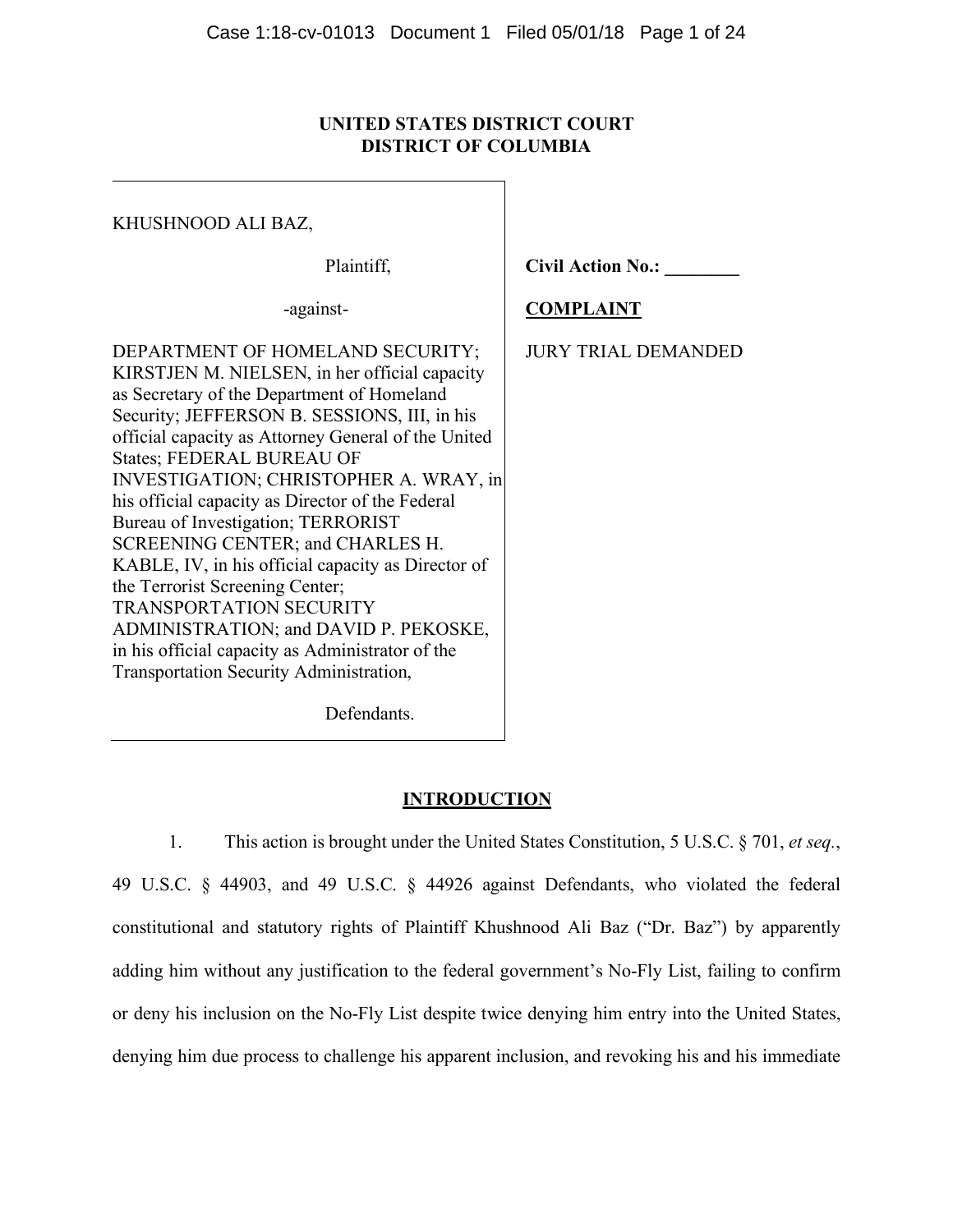### Case 1:18-cv-01013 Document 1 Filed 05/01/18 Page 2 of 24

family members' U.S. visas in retaliation for Dr. Baz's decision to file suit to redress these constitutional and statutory violations.

2. Dr. Baz is a prominent physician in Pakistan with extensive voluntary ties to the United States. He owns a house in the United States. His son is a U.S. citizen. He has traveled regularly to the United States for the past 39 years.

3. Since 2016, however, Dr. Baz has twice been prevented from boarding flights with final destinations in the United States. Although Defendants will neither confirm nor deny that he is on the No-Fly List, upon information and belief, Dr. Baz was placed on the No-Fly List by the Terrorist Screening Center ("TSC"), and such designation was factually baseless, arbitrary, capricious, and gravely mistaken.

4. Dr. Baz has no connections to terrorism and poses no threat to aviation or U.S. national security. In fact, Alain Lamballe, a retired brigadier-general in the French Army, South Asia scholar, and counterterrorism expert, acknowledged Dr. Baz's beneficial contributions to the brigadier-general's recently published book on the Pashtun people.

5. Dr. Baz's apparent inclusion on the No-Fly List is plainly the result of error on the part of the federal government.

6. Dr. Baz has submitted applications for redress through the only available government mechanism. He has been issued two separate Redress Control Numbers ("RCN") but received no relief. No government official or agency has confirmed that he is on the No-Fly List or offered any explanation for the prohibition of Dr. Baz from travel to the United States. Nor has he been provided a meaningful opportunity to contest his apparent placement on the No-Fly List.

7. Dr. Baz filed a Petition For Review Under 49 U.S.C. § 46110 (the "Review Petition") with the United States Court of Appeals for the District of Columbia Circuit in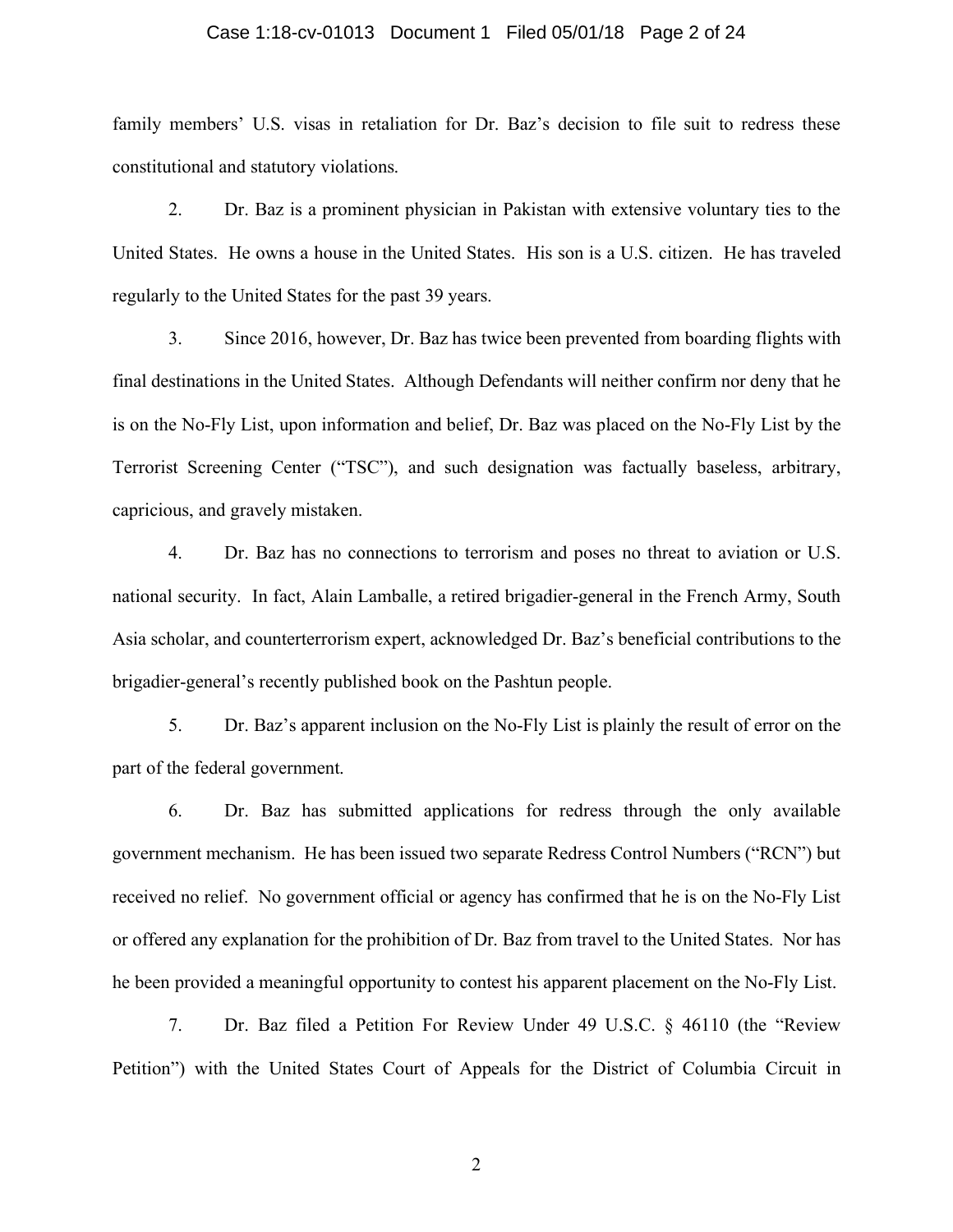### Case 1:18-cv-01013 Document 1 Filed 05/01/18 Page 3 of 24

connection with the second of two redress inquiry decision letters he received. A month after he filed the Review Petition, U.S. consular officials in Pakistan summarily revoked his, his wife's, and his daughter's multiple-entry U.S. visas. When Dr. Baz's counsel observed that the timing of the visa revocations was suspect in view of the pending Review Petition, the Assistant U.S. Attorney representing the government in the Review Petition denied that the revocations were retaliatory and committed to providing further information proving that the revocations were unrelated to Dr. Baz's petition. The Assistant U.S. Attorney never provided further information.

8. Through this action, Dr. Baz is seeking a confirmation that he has indeed been added to the No-Fly List. Dr. Baz also seeks a fair hearing or other opportunity to confront any evidence against him, contest any unjustified designation, and effect removal of his name from the No-Fly List.

## **PARTIES**

9. Dr. Baz is a prominent physician and a citizen of Pakistan. He resides in Peshawar, Pakistan, with his wife and two children. Dr. Baz has no criminal record and no links to terrorism. Although Dr. Baz is not a citizen or lawful permanent resident ("LPR") of the United States, he has significant voluntary connections with the United States.

10. Defendant Department of Homeland Security ("DHS") is a department of the U.S. Government. It develops and coordinates the implementation of a comprehensive national strategy to secure the United States from terrorist threats or attacks.

11. Defendant Kirstjen M. Nielsen is the Secretary and head of DHS and is sued in her official capacity.

12. Defendant Jefferson B. Sessions, III is the current Attorney General of the United States and heads the Department of Justice ("DOJ"), a department of the U.S. Government that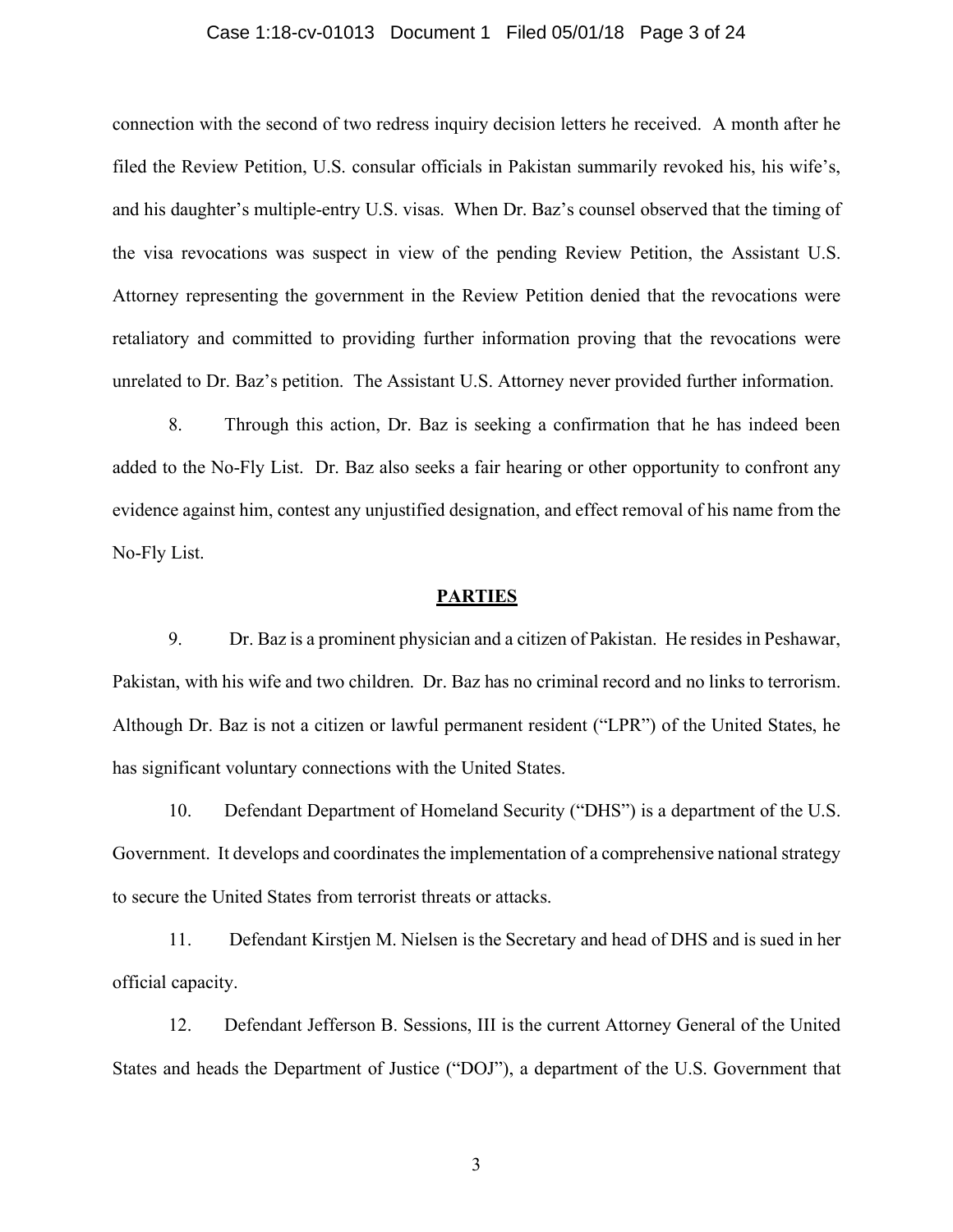### Case 1:18-cv-01013 Document 1 Filed 05/01/18 Page 4 of 24

oversees the Federal Bureau of Investigation ("FBI"). Defendant Sessions is sued in his official capacity.

13. Defendant FBI administers TSC, which was created to consolidate the government's terrorism-screening efforts.

14. Defendant Christopher A. Wray is the Director of the FBI and is sued in his official capacity.

15. Defendant TSC is a department of the U.S. Government. It maintains a list of "Terrorist Identities Information" for agencies of the U.S. Government, including Defendant Transportation Security Administration ("TSA"). TSC is responsible for maintaining a consolidated screening database (the "Watch List"). The No-Fly List is a subset of the Watch List, against which airlines are required to check passenger names and prohibit individuals on the list from boarding flights whose paths include U.S. airspace.

16. Defendant Charles H. Kable, IV is the Director of TSC and is sued in his official capacity.

17. Defendant TSA is a department of the U.S. Government. It is an agency of DHS and has authority to regulate airport security.

18. Defendant David P. Pekoske is the Administrator of TSA and is sued in his official capacity.

### **JURISDICTION AND VENUE**

19. This Court has federal question jurisdiction under 28 U.S.C. § 1331 because this action arises under the Fifth Amendment of the U.S. Constitution and under federal statues, including the Administrative Procedure Act ("APA"); 5 U.S.C. §§ 553, 706; and 49 U.S.C. §§ 44903, 44926. The Court also has jurisdiction under 28 U.S.C. § 1346 (providing jurisdiction in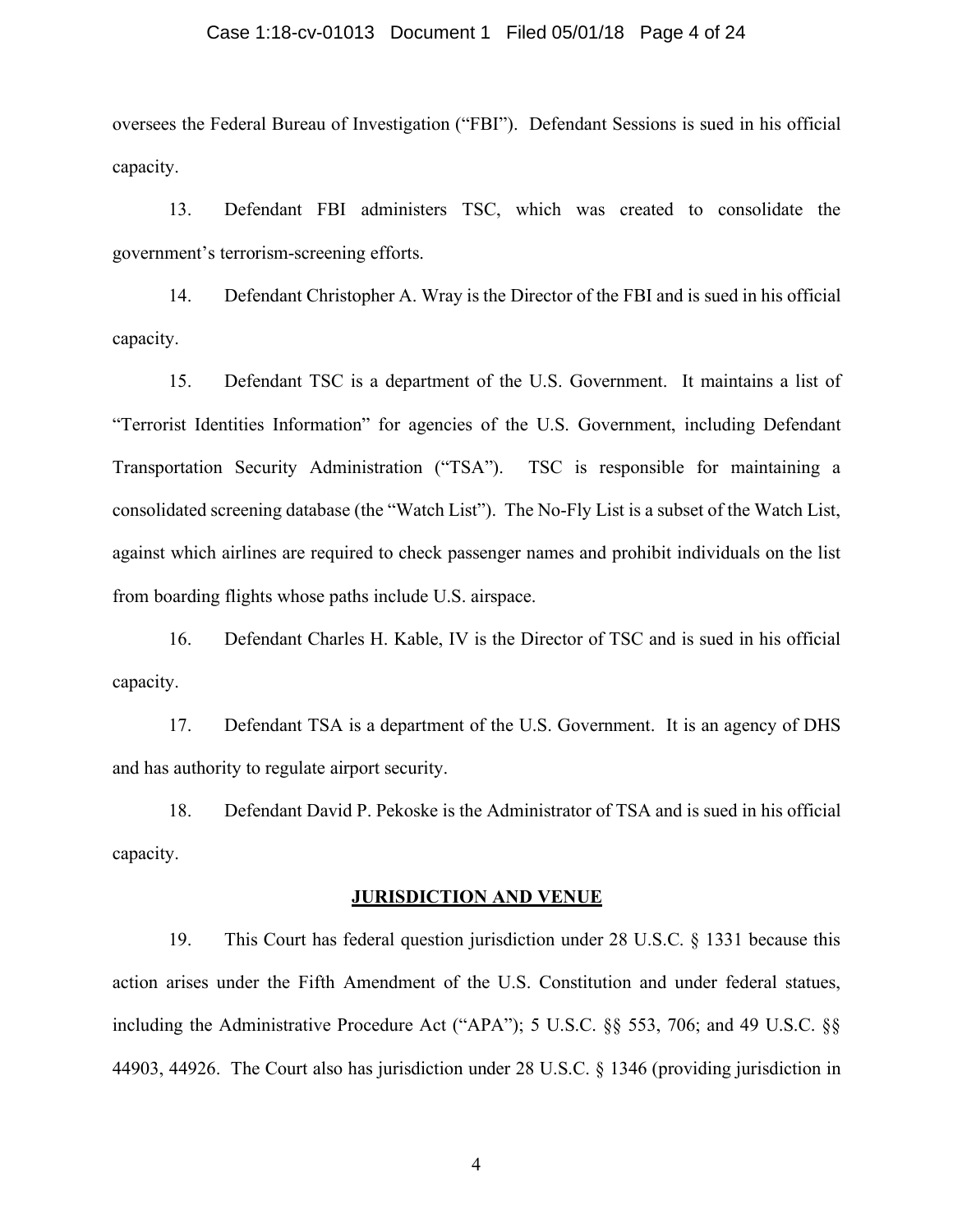### Case 1:18-cv-01013 Document 1 Filed 05/01/18 Page 5 of 24

civil actions against the United States) and 28 U.S.C. § 1361 (providing jurisdiction to compel officers and employees of federal agencies to do their duties). This Court has power to award the declaratory and injunctive relief requested herein under the Declaratory Judgment Act (28 U.S.C. §§ 2201–2202), the APA (5 U.S.C. § 706), and 28 U.S.C. § 1361.

20. Venue is proper pursuant to 28 U.S.C. § 1391(b) because a substantial part of the events giving rise to this action occurred in this district. Venue is also proper pursuant to 28 U.S.C. § 1391(e) because Defendants are officers of agencies of the United States sued in their official capacities.

#### **GENERAL ALLEGATIONS**

### **A. The Federal Government's Watch and No-Fly Lists**

21. Since its founding in 2003, TSC has been responsible for developing and maintaining the federal government's Watch List, also referred to as the Terrorist Screening Database. The Watch List is the government's master repository of known or suspected terrorists. TSC uses the Watch List to identify and track known or suspected terrorists when they attempt to obtain visas, enter the country, board an aircraft, or engage in other activities.

22. Two government entities are primarily responsible for nominating individuals for inclusion in the Watch List: the National Counterterrorism Center and the FBI. TSC makes the final decision on (1) whether a nominated individual meets the minimum requirements for inclusion in the Watch List as a "known or suspected terrorist" and (2) which screening systems will receive the information about that individual.

23. Upon information and belief, data from the Watch List flows to at least the following federal government lists: (i) the No-Fly List (maintained by TSC), a subset of the Watch List that identifies individuals who are prohibited from flying to, from, or over U.S. territory; (ii)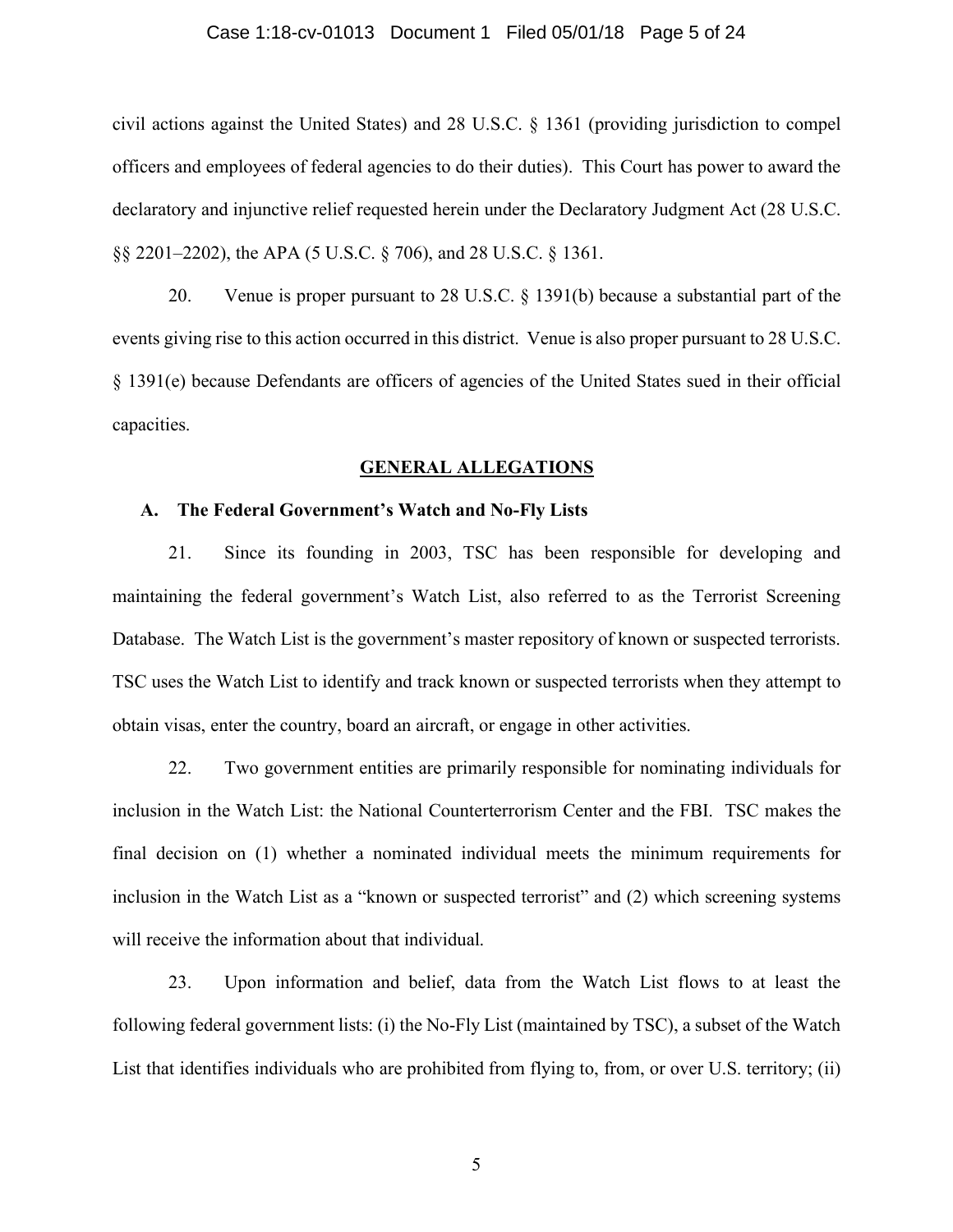### Case 1:18-cv-01013 Document 1 Filed 05/01/18 Page 6 of 24

the Selectee List (also maintained by TSC), another subset of the Watch List that identifies individuals who are subjected to additional questioning, inspection, and screening before being allowed to board flights to, from, or over U.S. territory; (iii) Consular Lookout and Support System, maintained by the Department of State to identify individuals who may be ineligible for a visa or passport; (iv) TECS (formerly the Treasury Enforcement Communications System), maintained by DHS, disseminated to approximately 20 federal agencies and used to determine whether persons seeking to enter the country are admissible; and (v) the Known or Appropriately Suspected Terrorists file, a subset of the Watch List maintained by TSC for dissemination nationwide to federal, state, and local law enforcement through the National Crime Information Center database. Upon information and belief, the federal government also shares Watch List information with foreign governments and U.S. and foreign airline employees.

24. Defendants have not stated publicly what standards or criteria are applied to determine whether an individual on the Watch List will be placed on the No-Fly List, which is distributed to TSA.

25. Defendants have neither confirmed nor denied whether Dr. Baz is in fact on the No-Fly List. Nor have Defendants provided Dr. Baz any rationale for the basis of his apparent inclusion.

### **B. The No-Fly List is Replete with Errors**

26. As detailed in *Ibrahim v. Dep't of Homeland Sec.*, 669 F.3d 983, 989 (9th Cir. 2012) and *Latif v. Holder*, 28 F. Supp. 3d 1134, 1139 (D. Or. 2014), various government reports and audits have established that the No-Fly List is rife with errors and inaccuracies and lacks quality controls.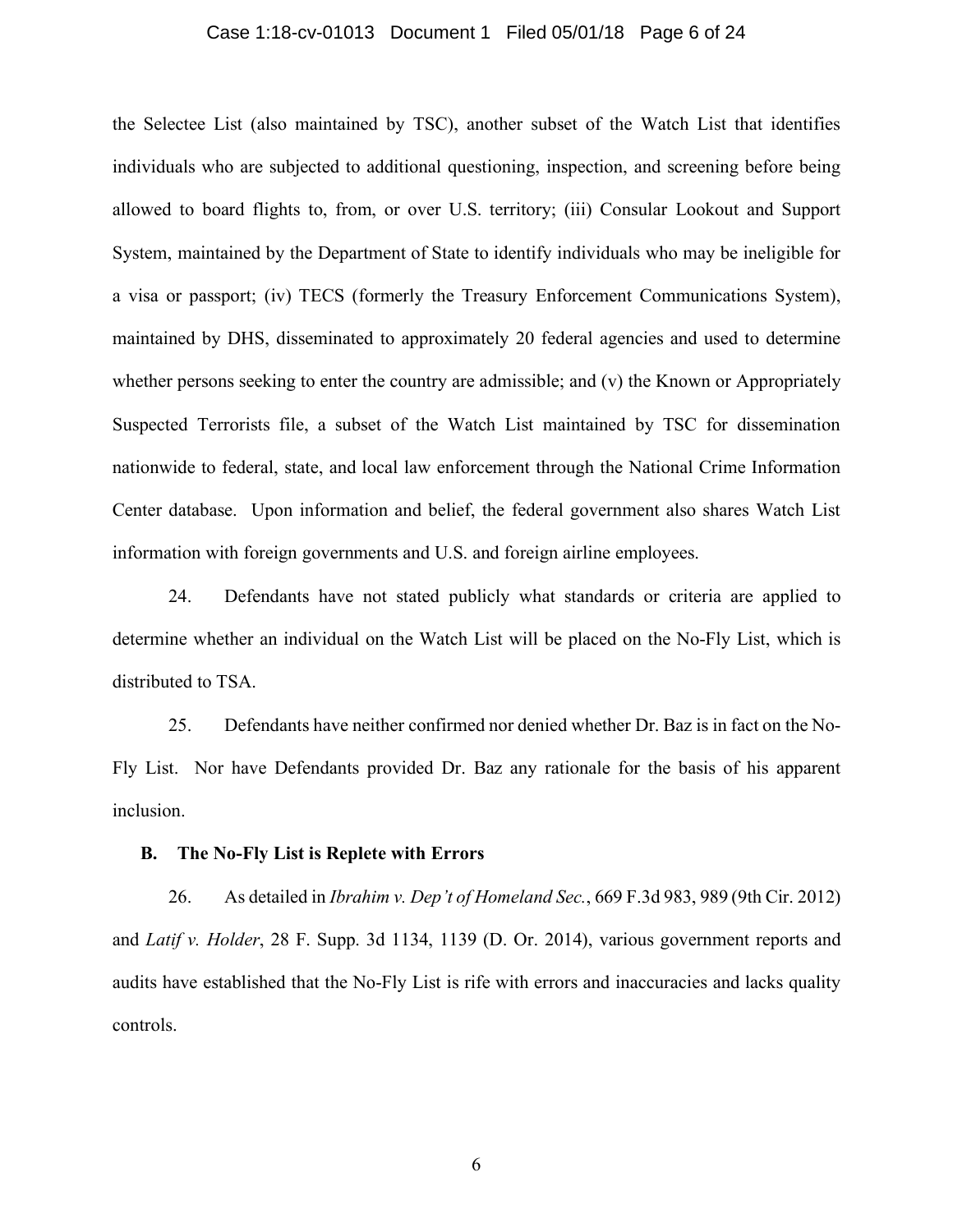### Case 1:18-cv-01013 Document 1 Filed 05/01/18 Page 7 of 24

27. For example, a 2006 U.S. Government Accountability Office report (the "2006 GAO Report") documented how misspelling and misidentification errors, as well as unreliable computer algorithms, resulted in tens of thousands of travelers being misidentified and erroneously included on the No-Fly List. *See Ibrahim*, 669 F.3d at 983. The 2006 GAO Report also noted that 30,000 individuals kept on an unrelated TSA list were commonly confused with those on the No-Fly or Selectee Lists. *Id.*

28. A 2007 Department of Justice Office of Inspector General report (the "2007 DOJ OIG Report") criticized TSC for its unacceptably "weak quality assurance process," noting that a 2006 TSC internal review of the 71,872 records making up the No-Fly List at the time resulted in the downgrade of 22,412 records from the No-Fly List to the Selectee List, while 5,086 records were deleted from the No-Fly List entirely. *See Ibrahim*, 669 F.3d at 983. The 2007 DOJ OIG Report also noted that by January 2007, TSC had cut the No-Fly List by more than half, to 34,230 records, while 45% of records reviewed contained errors. *Id.*

29. TSC's approach did not improve by 2009, when the Department of Justice Office of Inspector General completed another audit report (the "2009 DOJ OIG Report"), which concluded that the "FBI did not update or remove watch list records as required." The 2009 DOJ OIG Report found that the FBI failed to (1) timely remove records in 72 percent of cases where it was necessary, (2) modify watch list records in 67 percent of cases where it was necessary, and (3) remove terrorism case classifications in 35 percent of cases where it was necessary. *Latif*, 969 F. Supp. 2d 1293 (D. Or. 2013) (Choudhury Decl., Ex. F at iv–vi).

30. Moreover, a 2009 Department of Homeland Security Office of Inspector General Report titled "Effectiveness of the Department of Homeland Security Traveler Redress Inquiry Program" (the "2009 DHS TRIP Report") noted that a major airline encountered 9,000 erroneous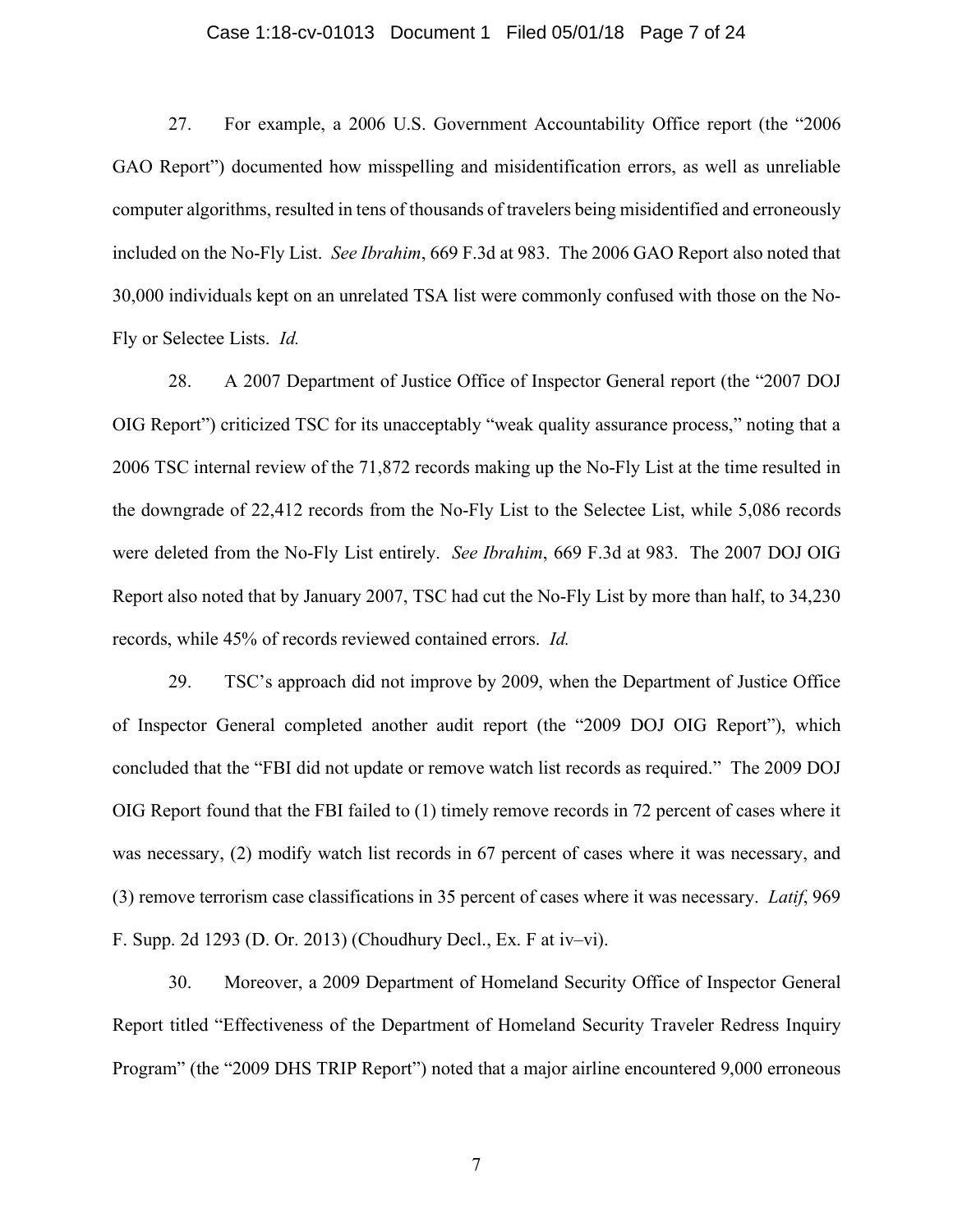### Case 1:18-cv-01013 Document 1 Filed 05/01/18 Page 8 of 24

terrorist watchlist matches per day in April 2008. *Ibrahim*, 669 F.3d at 983. The 2009 DHS TRIP Report also noted that while TRIP offers solutions to some traveler issues, "it does not address other issues effectively, including the most common—watch list misidentification in aviation security settings." *Id.*

31. This considerable evidence demonstrates that the risk of deprivation based on misidentification or other error is high.

### **C. Original DHS TRIP Redress Procedures**

32. Prior to *Latif v. Holder*, 28 F. Supp. 3d 1134, 1139 (D. Or. 2014), all individuals seeking redress for denial of airline boarding were directed to submit a Traveler Inquiry Form to DHS TRIP online, by email, or by regular mail. The form prompted travelers to describe their complaints, to produce documentation relating to the issue, and to provide identification and their contact information. If the traveler was an exact or near-match to an identity on the Watch List, DHS TRIP forwarded the traveler's complaint to TSC's Redress Unit ("TSC Redress") for further review.

33. Upon receipt of the complaint, TSC Redress reviewed the available information, including the information and documentation provided by the traveler, and determined whether the traveler was an exact match to an individual on the Watch List. If the traveler was an exact match, TSC Redress also determined whether the traveler should continue to be on the Watch List. When making this determination, TSC coordinated with the agency that originally nominated the individual to be included on the Watch List. If the traveler was misidentified, TSC Redress informed DHS of the misidentification. DHS, in conjunction with any other relevant agency, then addressed the misidentification by correcting information in the traveler's records or taking other appropriate action.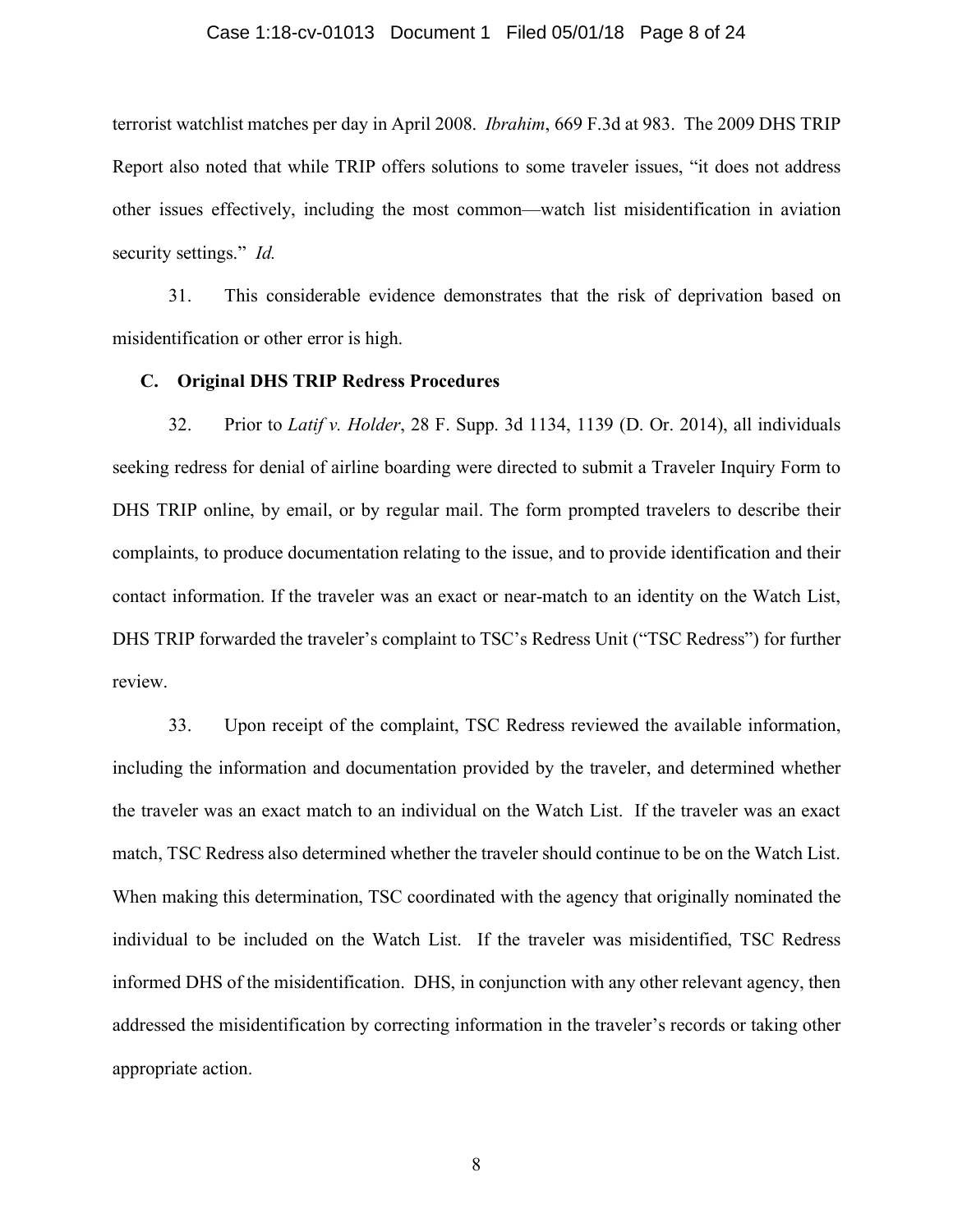### Case 1:18-cv-01013 Document 1 Filed 05/01/18 Page 9 of 24

34. When DHS and/or TSC finished reviewing a traveler complaint, DHS TRIP sent a determination letter advising the traveler that DHS TRIP had completed its review. A DHS TRIP determination letter neither confirmed nor denied that the complainant was on the Watch List or the No-Fly List. Further, it provided no explanation as to why the traveler may or may not have been on the Watch List or No-Fly List. In some cases, a DHS TRIP determination letter advised the recipient that he or she could pursue an administrative appeal of the determination letter with TSA or could seek judicial review in a U.S. court of appeals pursuant to 49 U.S.C. § 46110.

35. Determination letters did not provide assurances about the complainant's ability to undertake future travel. Moreover, the complainant did not have an opportunity to contest evidence or offer corrections to the record on which the determination was based.

36. Upon information and belief, these procedures applied to complainants without regard to citizenship or nationality. In other words, DHS TRIP did not distinguish between U.S. citizens and LPRs on the one hand, and non-citizens and non-LPRs on the other.

#### **D. Current DHS TRIP Redress Procedures**

37. Following *Latif v. Holder*, 28 F. Supp. 3d 1134, 1139 (D. Or. 2014), the government revised its redress procedures for claims involving denials of boarding for U.S. citizens and LPRs.

38. Under the revised procedures, in response to an inquiry through the DHS redress program, DHS TRIP must send a notification letter that confirms whether the individual is included on the No-Fly List.

39. If the individual included on the No-Fly List requests further details, DHS TRIP must provide a more detailed response. This second letter must specify the criteria under which the individual was placed on the No-Fly List and, to the extent feasible in light of national security interests, provide an unclassified summary of information supporting the individual's No-Fly List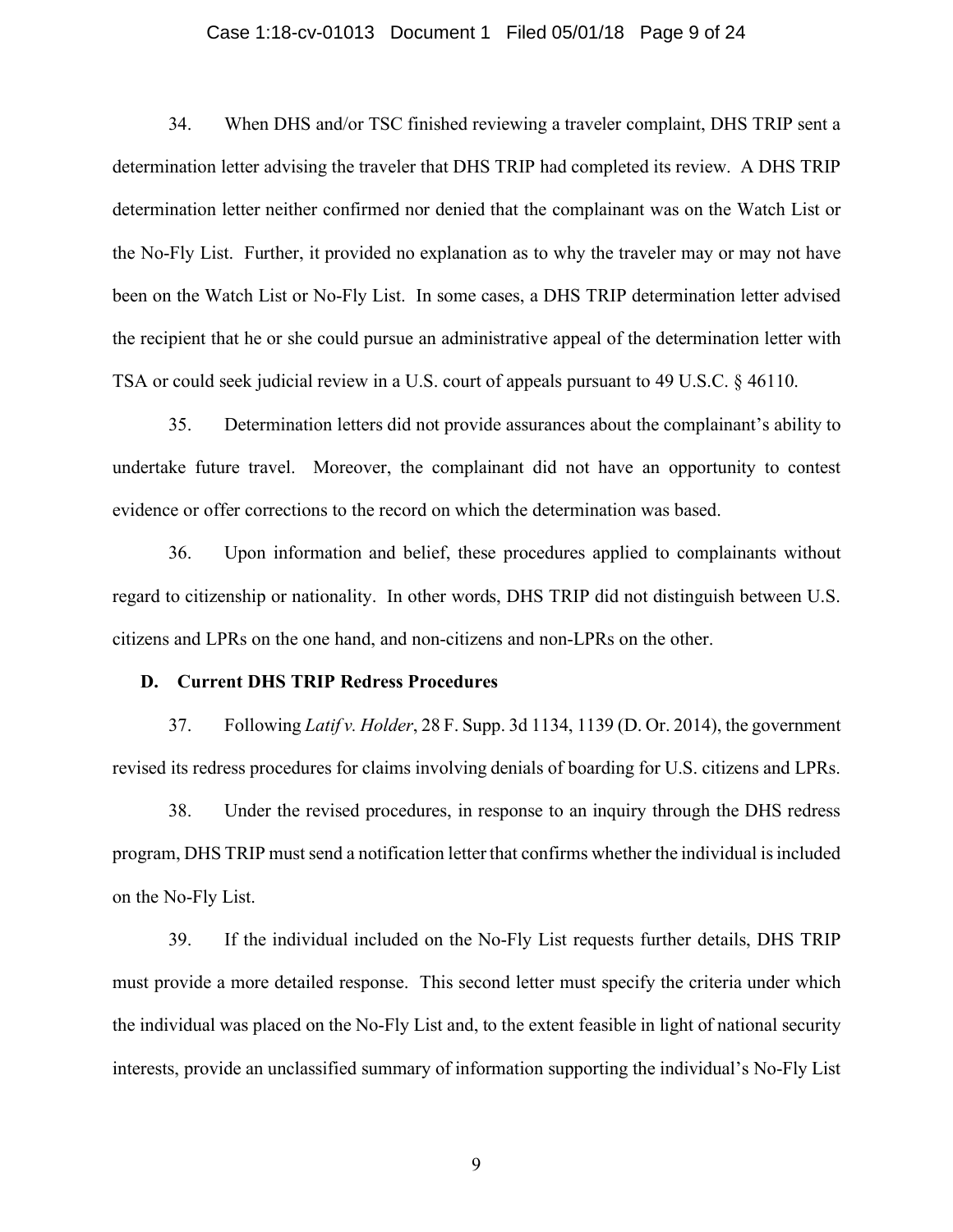### Case 1:18-cv-01013 Document 1 Filed 05/01/18 Page 10 of 24

status. This second letter must also provide the requester an opportunity to be heard further concerning his or her status. Written responses from such individuals may be submitted and may include exhibits or other materials the individual deems relevant.

40. Upon DHS TRIP's receipt of an individual's submission in response to the second letter, TSA (in coordination with other relevant agencies) must review the submission and the information being relied on to support the No-Fly listing.

41. TSA must then issue a final determination and furnish the individual with a final written letter providing the basis for the decision. TSA must also notify the individual of the ability to seek further judicial review under 49 U.S.C. § 46110.

42. Upon information and belief, DHS TRIP's revised procedures benefit U.S. citizens and LPRs only. When a non-citizen, non-LPR seeks relief through DHS TRIP, TSC continues to neither confirm nor deny whether the individual had been included on or remains on the No-Fly List. Nor will DHS TRIP advise if the non-citizen, non-LPR can fly into the United States or over U.S. airspace in the future. The government provides no reason for the non-citizen, non-LPR's inclusion on the No-Fly List or any opportunity to confront evidence and contest inclusion. In short, for non-citizens and non-LPRs, DHS TRIP's procedures remain as they were prior to the revisions implemented following *Latif v. Holder*.

### **E. Dr. Baz's Allegations**

43. Dr. Baz is a citizen and resident of Pakistan and a prominent physician who holds a Medical Doctorate, a Master's Degree, and a Doctorate of Philosophy in Orthopedic Surgery. Dr. Baz has dedicated his professional career to serving Khyber Pakhtunkhwa Province, a remote part of Pakistan ravaged by war, violence, and economic malaise, by developing and strengthening the healthcare sector.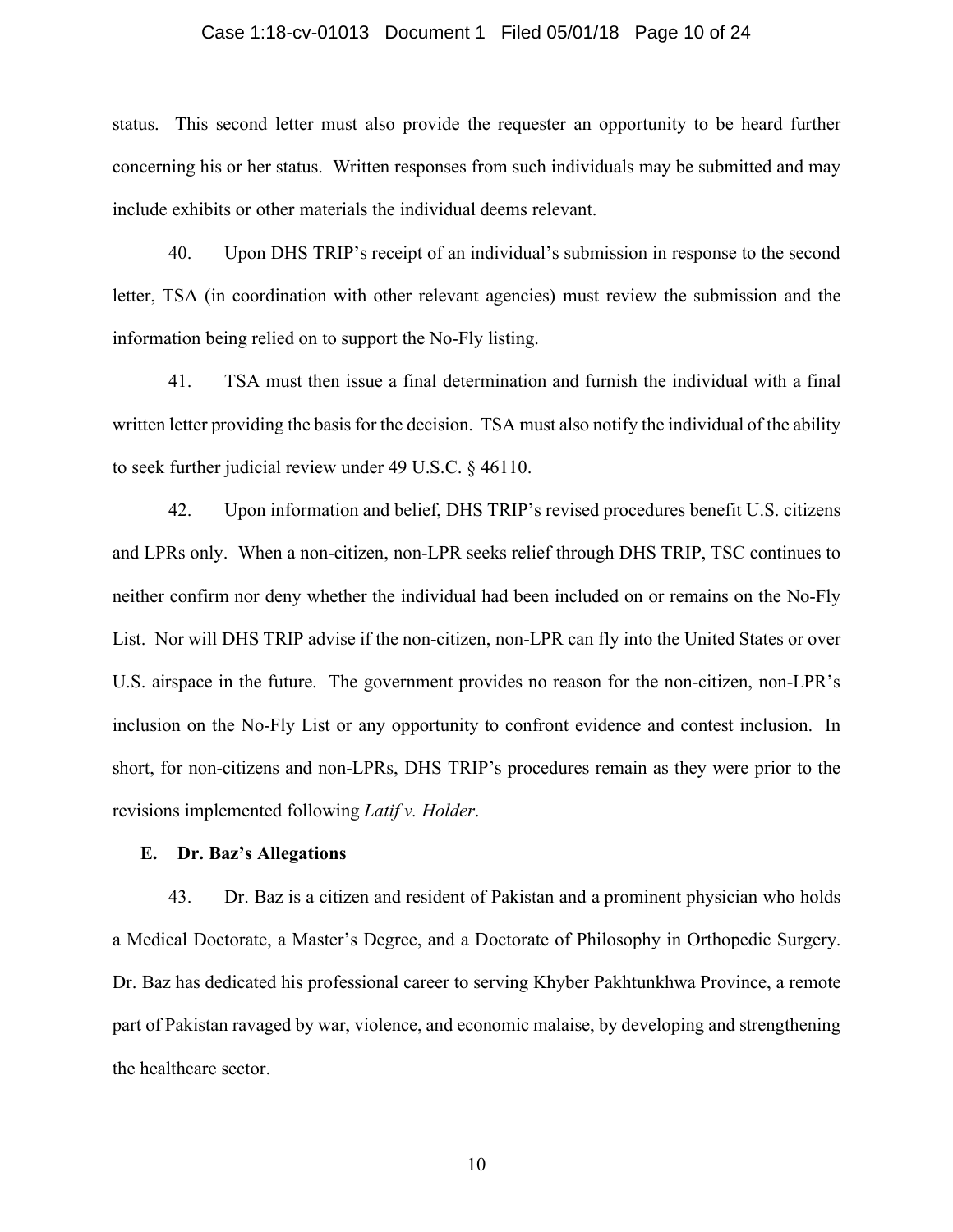### Case 1:18-cv-01013 Document 1 Filed 05/01/18 Page 11 of 24

44. Dr. Baz is one of the founders and directors of Alliance Healthcare (Private) Limited ("Alliance"), a healthcare network whose projects include a state-of-the-art hospital called the Northwest General Hospital & Research Center ("Northwest General"), a medical college, and a nursing college.

45. Alliance donated over \$12 million (1.35 billion rupees) for the construction of Northwest General, which provides patients from throughout the Khyber Pakhtunkhwa Province access to neurology; neurosurgery; cardiology; cardio-thoracic surgery; ophthalmology; nephrology; urology; pediatrics; pediatric surgery; gastroenterology; hepato-biliary surgery; general medicine; general surgery; dermatology; orthopedic surgery; ear, nose, and throat care; plastic surgery; pulmonology; gynecology; oncology; dentistry; anesthesiology; radiology; pathology; physiotherapy; maxillofacial surgery; and sonology.

46. Dr. Baz is frequently invited to professional conferences around the world to lecture on issues related to healthcare and orthopedics. In his personal and professional travels, Dr. Baz has visited at least 80 countries.

## **a. Dr. Baz's Significant Voluntary Connections and Contacts with the United States**

47. Until Defendants effectively banned him from entering the United States or transiting through U.S. airspace, Dr. Baz flew over U.S. airspace and to the United States frequently over the past four decades. He has developed extensive professional and personal contacts in the United States.

48. Dr. Baz completed two medical internships in the United States in orthopedic surgery, his area of specialization. He completed one internship in Louisville, Kentucky, and another internship in Huntington, New York. He resided in the United States for the duration of the internships.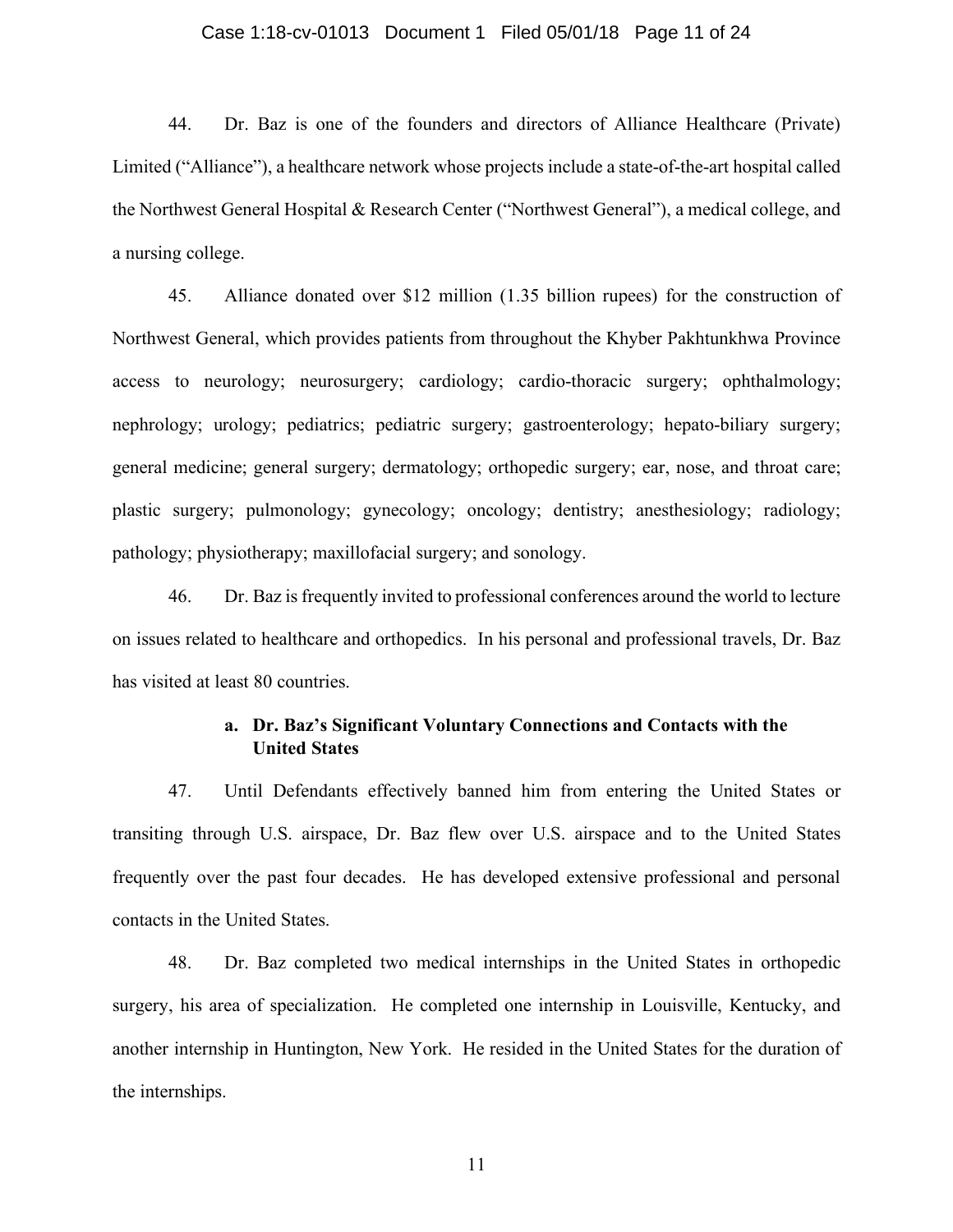### Case 1:18-cv-01013 Document 1 Filed 05/01/18 Page 12 of 24

49. Dr. Baz has developed numerous close personal and professional relationships during his frequent visits to the United States. Chief among them is a close relationship with Dr. Robert Kalb, a U.S. citizen who practiced as an orthopedic surgeon in Toledo, Ohio, for over twenty years. Prior to Defendants' restricting his travel, Dr. Baz regularly visited his friend and colleague in Ohio.

50. So close is the relationship between Dr. Baz's and Dr. Kalb's families that Dr. Kalb's then-wife arranged to serve as guardian to Dr. Baz's daughter when she had planned to study abroad in the United States.

51. After the Kalbs' divorce, Dr. Baz maintained a close relationship with both former spouses. When Dr. Kalb later remarried, Dr. Baz traveled to the United States to help counsel and support his friend and colleague when Dr. Kalb suffered trauma related to a personal family matter.

52. Dr. Baz's wife and two children have also frequently traveled to the United States. His younger child, a thirteen-year-old son, is a U.S. citizen who was born in Virginia.

53. Dr. Baz owns and maintains a house in Toledo, Ohio. In 2012, Dr. Baz purchased the home as his family's residence while in the United States, particularly for his frequent stays in Ohio to see Dr. Kalb. Dr. Baz also purchased the house to serve as a future residence for his U.S. citizen son, who hopes to attend the University of Toledo or another university nearby. Dr. Baz plans to stay at this property when visiting his son in the United States. He has paid and continues to pay taxes on that property to the appropriate taxing authorities in the United States.

54. Dr. Baz maintains checking and savings accounts at The Huntington National Bank, headquartered in Columbus, Ohio. He has maintained personal accounts at The Huntington National Bank since the mid-1990s.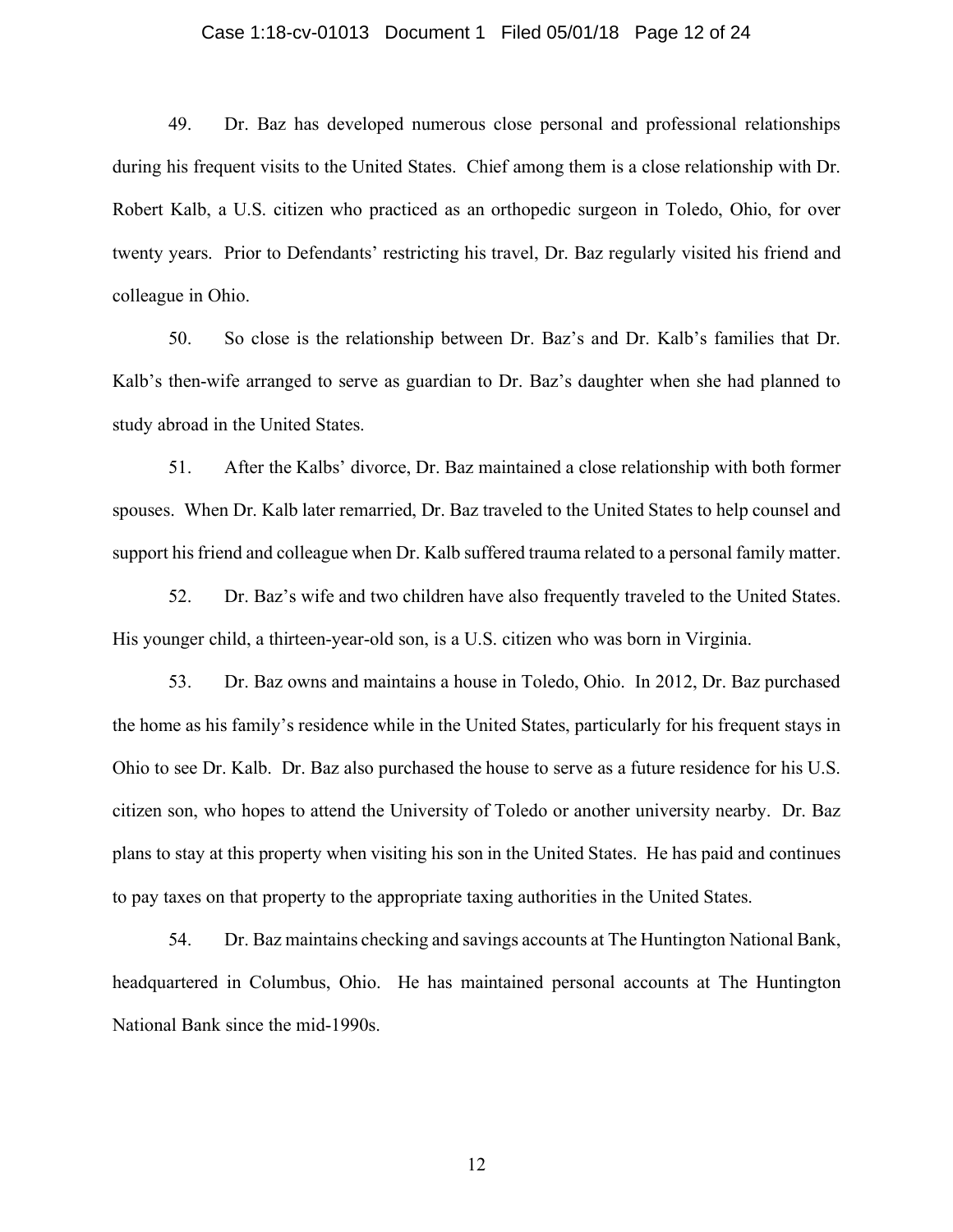### Case 1:18-cv-01013 Document 1 Filed 05/01/18 Page 13 of 24

55. Since 1979, Dr. Baz has maintained a relationship with Dr. Arthur Bernhang and his wife Judy Bernhang, residents of Lloyd Harbor, New York. Dr. Baz frequently visited the Bernhangs and stayed at their home on Long Island. Dr. Bernhang, a well-known orthopedic surgeon, died in 2016. Dr. Baz continues to maintain a close friendship with Judy.

56. Dr. Baz is in regular contact with and has previously visited his niece, Wardah Inam, an LPR of the United States who obtained a Ph.D. from the Massachusetts Institute of Technology ("MIT"). Wardah, who started her own business after graduating from MIT, resides in Boston, Massachusetts, with her husband, also an LPR of the United States.

57. Prior to his apparent inclusion on the No-Fly List, Dr. Baz traveled regularly to the United States to attend the annual conference of the American Academy of Orthopedic Surgeons ("AAOS"). This conference is the world's largest meeting of orthopedic surgeons, researchers, and related health professionals. The conference serves as a knowledge exchange across nations, and it offers the latest information on orthopedic treatments, advancements, and research breakthroughs.

58. Dr. Baz's attendance at the AAOS conferences is instrumental in keeping him abreast of developments in his field of specialization and forms a cornerstone of Dr. Baz's continued medical education regimen.

59. AAOS conferences also offer Dr. Baz a unique opportunity to build professional relationships crucial for Dr. Baz's healthcare reform efforts in Pakistan. Through his attendance and participation in the annual AAOS conferences and through earlier visits to the United States, Dr. Baz has developed close working relationships with several American physicians.

60. Dr. Baz last traveled to the United States to attend the AAOS conference in 2015.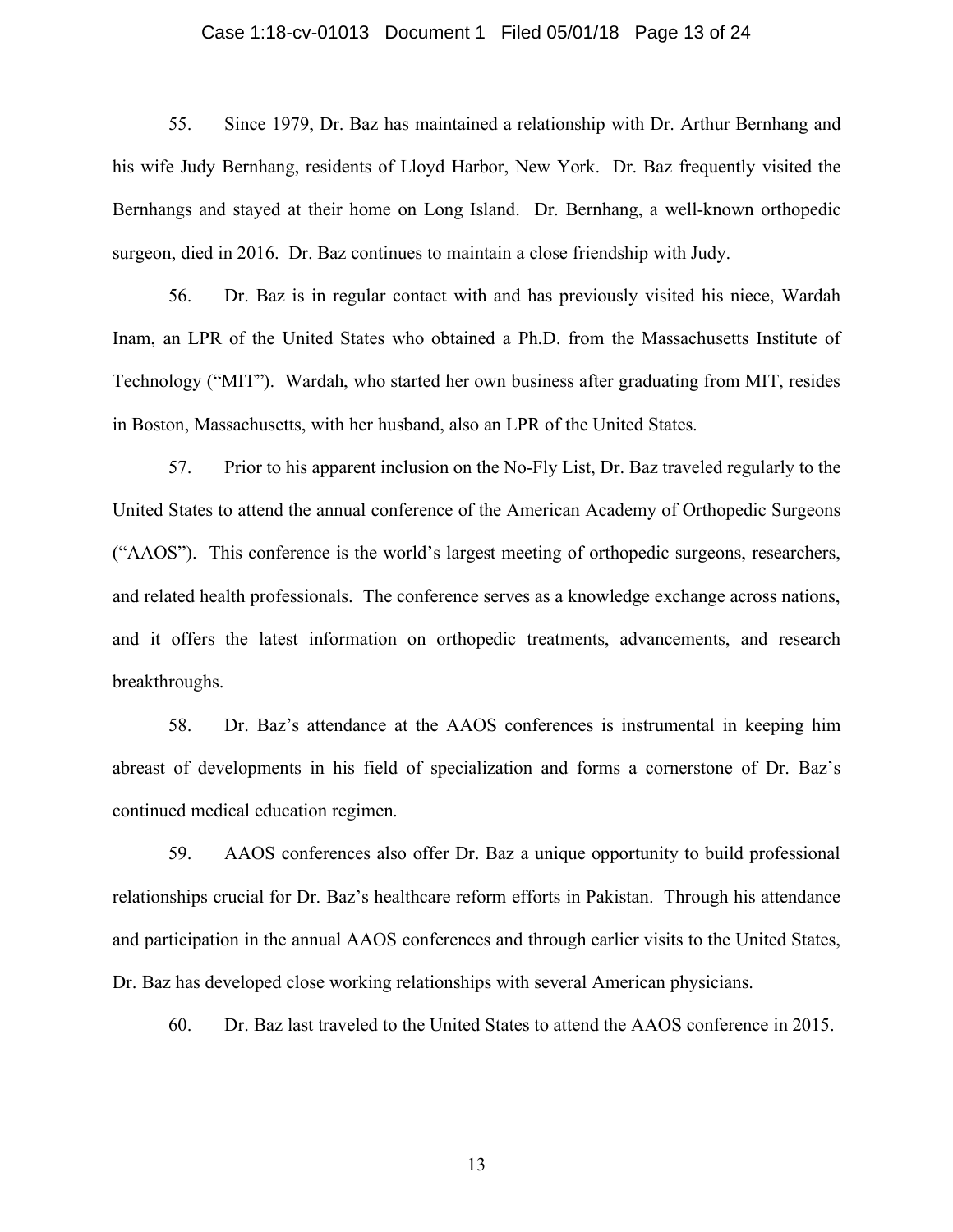## Case 1:18-cv-01013 Document 1 Filed 05/01/18 Page 14 of 24

61. Dr. Baz registered for and planned to attend the 2016 and 2017 AAOS conferences, but he was prevented from doing so both times. In 2016 and 2017, he was prevented from boarding flights into the United States to attend those conferences, apparently due to his unjustified inclusion on the No-Fly List.

62. If permitted, Dr. Baz would resume regularly attending AAOS conferences in the United States, would resume his trips to visit friends and family in the United States, and would continue to stay at his home in Toledo, Ohio. In sum, he hopes to continue to develop his connections with the United States.

# **b. Dr. Baz's Discovery of No-Fly List Designation and Efforts to Seek Relief from the DHS Traveler Redress Inquiry Program**

63. On February 26, 2016, Dr. Baz flew from Pakistan to Toronto, Ontario. He was planning to fly from Toronto to Detroit, Michigan, and then from Detroit to Orlando, Florida, in order to attend the 2016 AAOS conference. At the time, Dr. Baz had a valid U.S. visa and planned on attending the conference from March 1, 2016, to March 5, 2016, before returning to Pakistan.

64. On February 28, 2016, however, personnel at the Toronto Pearson International Airport told Dr. Baz that he could not board his flight to Detroit, and an airline official advised him that he was not permitted to fly.

65. After Dr. Baz was denied boarding, an individual appearing to be a U.S. Customs official advised Dr. Baz to speak to an official at the U.S. Consulate in Toronto.

66. On February 29, 2016, Dr. Baz visited the U.S. Consulate in Toronto and was told to contact the U.S. Consulate in Pakistan. Unable to attend the AAOC conference and without being able to recoup the costs of his flights, Dr. Baz was forced to fly back to Pakistan from Toronto on March 3, 2016.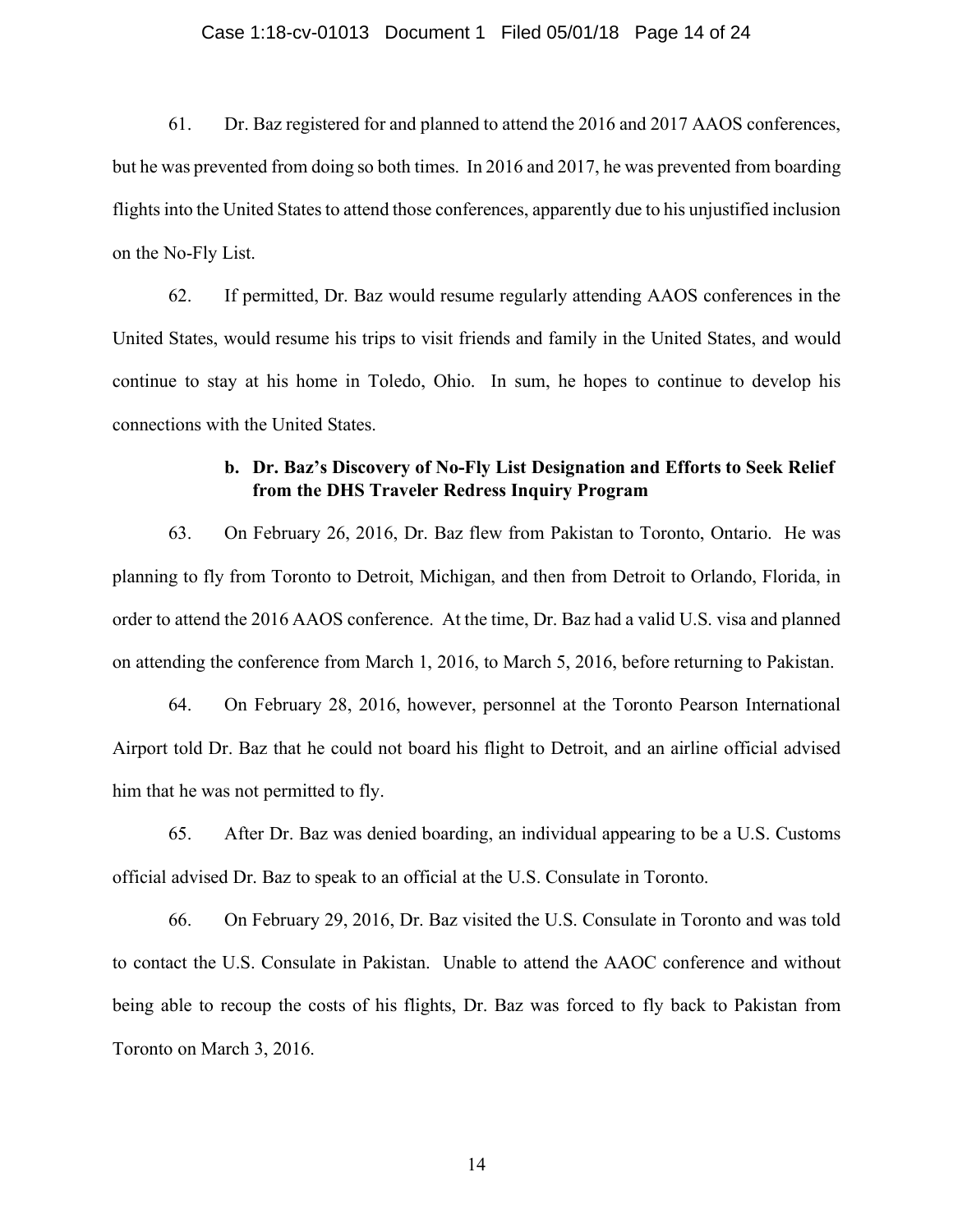### Case 1:18-cv-01013 Document 1 Filed 05/01/18 Page 15 of 24

67. On or around February 29, 2016, Dr. Baz completed a Traveler Inquiry Form and submitted it, along with supporting documentation, to DHS TRIP.

68. On April 29, 2016, Dr. Baz received a letter from DHS TRIP (the "2016 TRIP Letter") in which he was issued an RCN (the "2016 RCN") along with instructions that he should provide that RCN whenever he made travel reservations with flights into the United States. The 2016 TRIP Letter did not inform Dr. Baz whether he was on the Watch List or the No-Fly List. Nor did it provide the reason why he may have been added to the No-Fly List in or before February 2016.

69. In or around early January 2017, Dr. Baz received a personal invitation from the AAOS president to attend the 2017 AAOS conference.

70. At the end of January 2017, Dr. Baz contacted DHS TRIP via email and advised of his plans to attend the March 2017 AAOS conference in San Diego, California, via a connecting flight through Orlando. In his correspondence with DHS TRIP, Dr. Baz provided his 2016 RCN and inquired whether he was permitted to travel to the United States.

71. In February 2017, he received a response email from DHS TRIP instructing that he "provide [the 2016] RCN when making reservations" and that "[w]hen entering the United States from abroad, no additional action is required." This response in no way indicated that Dr. Baz was on the No-Fly List or was otherwise ineligible to fly into the United States.

72. Relying on DHS's February 2017 guidance, Dr. Baz purchased flights from Pakistan to Dubai, from Dubai to Orlando, and from Orlando to San Diego. When purchasing these flights, Dr. Baz informed his travel agent that he had been issued an RCN from DHS and provided the agent with his 2016 RCN. His travel agent booked his flight, reported no problems, and gave no indications that Dr. Baz could not fly into the United States.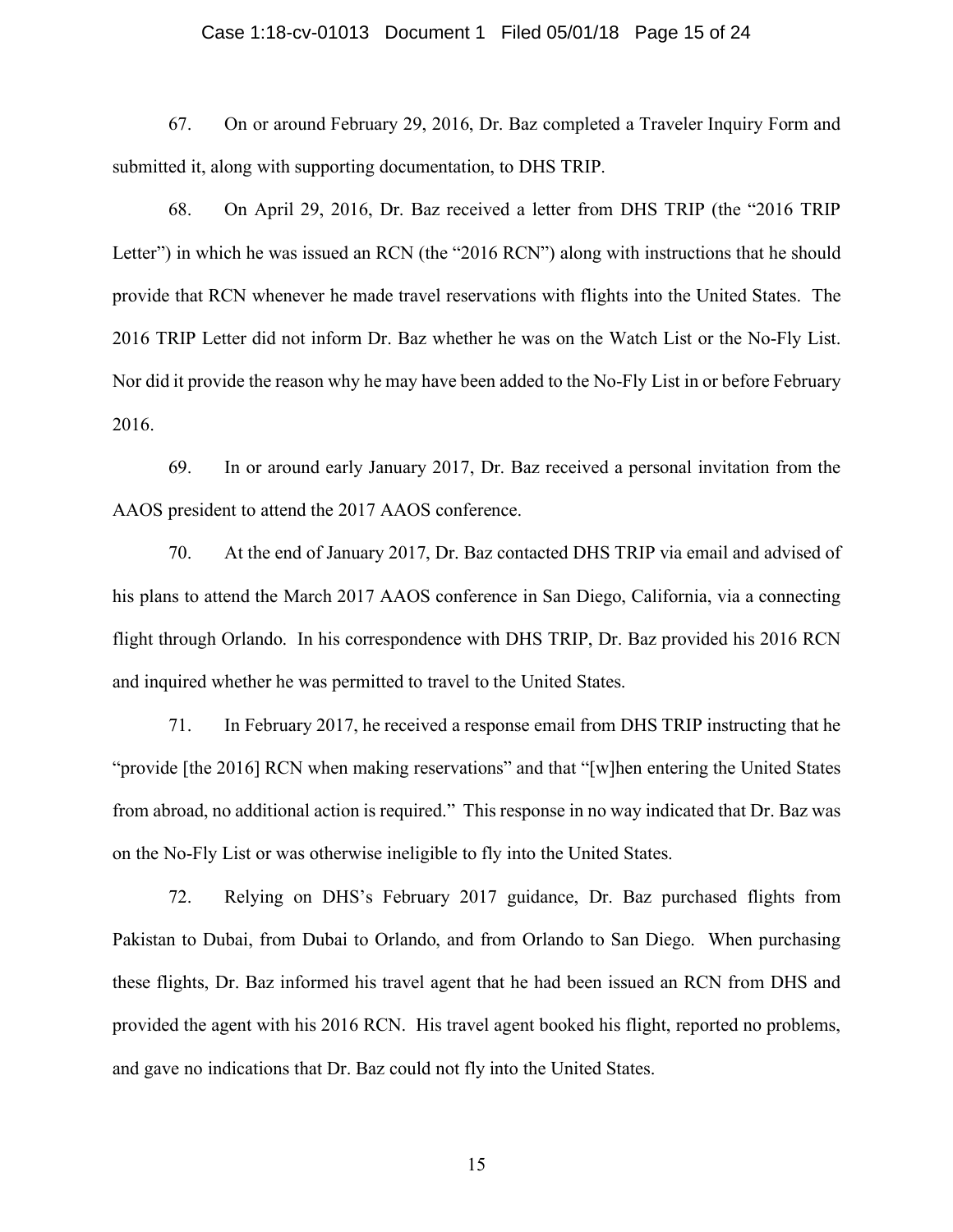### Case 1:18-cv-01013 Document 1 Filed 05/01/18 Page 16 of 24

73. Dr. Baz successfully traveled the first leg of his March 2017 trip, flying from Pakistan to Dubai. When he arrived in Dubai, he went to the airline counter to obtain his boarding pass for the second leg of the flight, from Dubai to Orlando. The ticketing agent informed Dr. Baz that his boarding ticket for the flight to Orlando had been suspended. When he advised the agent that he had an RCN issued by DHS, he was told that despite the RCN, he still would not be permitted to fly into the United States. At this point, Dr. Baz could only conclude that he remained on the No-Fly List, though no U.S. government official had so informed him.

74. Dr. Baz contacted DHS TRIP on March 8, 2017, via email, providing his 2016 RCN. In this email, Dr. Baz inquired why DHS TRIP's February 2017 response failed to inform him then that he would not be able to fly into the United States.

75. Instead of receiving a meaningful response to the questions he raised in his March 2017 email, DHS TRIP sent another boilerplate letter, dated April 3, 2017 (the "2017 TRIP Letter"), which was identical to the April 2016 TRIP Letter, save for a new RCN.

76. The 2017 TRIP Letter, like the 2016 TRIP Letter and the DHS email guidance, failed to provide Dr. Baz any information about his status. Instead, the 2017 TRIP Letter stated that his inquiry had been received, that "DHS has researched and reviewed your case," and that "DHS TRIP can neither confirm nor deny any information about you which may be within federal watchlists or reveal any law enforcement sensitive information."

77. Both the 2016 and 2017 TRIP Letters also stated that DHS had "made any corrections to records that our inquiries determined were necessary, including as appropriate, notations that may assist in avoiding incidents of misidentification."

78. As had the 2016 version, the 2017 TRIP Letter instructed Dr. Baz that he should provide his travel agent with the new RCN when traveling "by air to or within the United States,"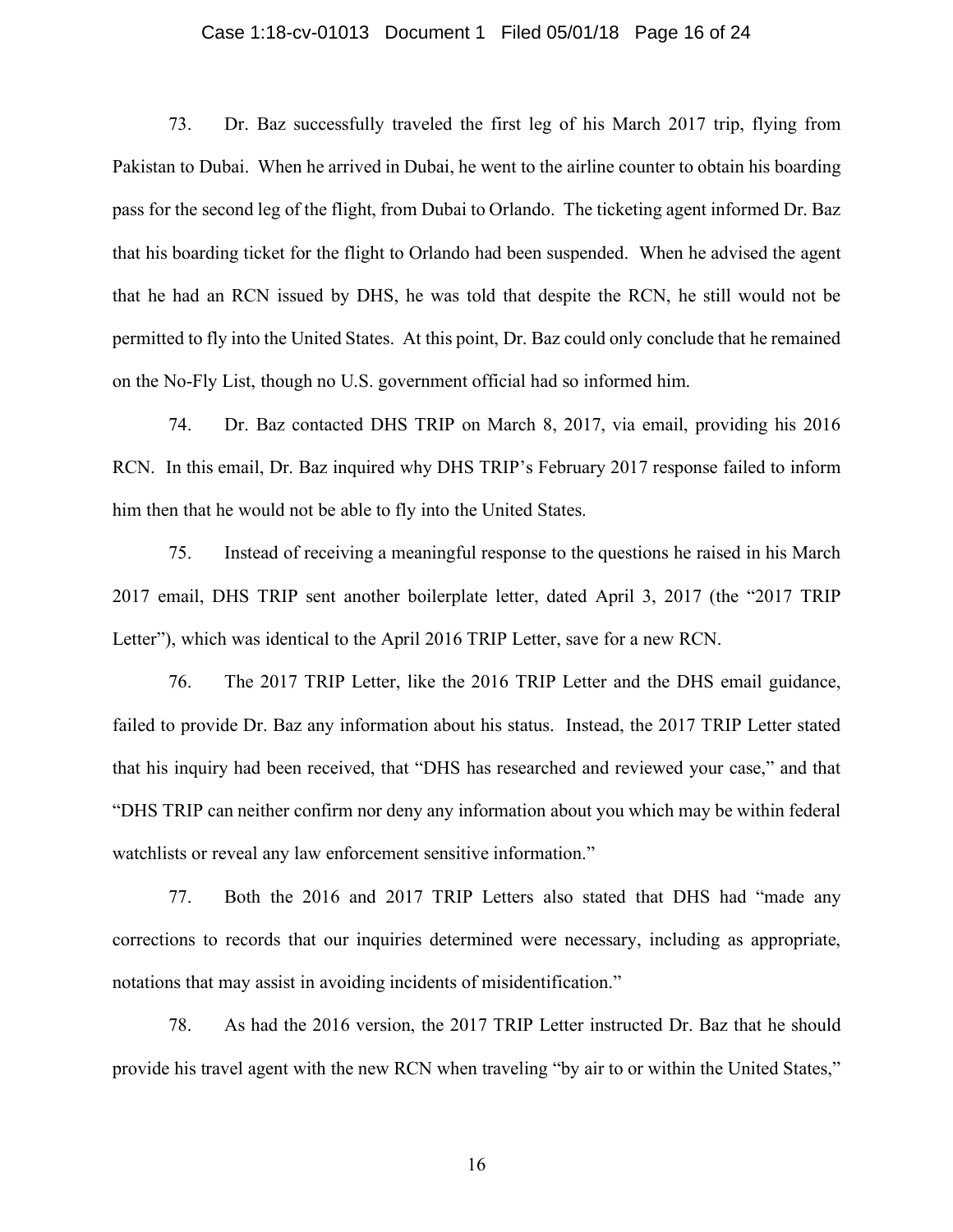### Case 1:18-cv-01013 Document 1 Filed 05/01/18 Page 17 of 24

and further assured him that "[w]hen entering the United States from abroad, no additional action is required." As had the 2016 version, the 2017 TRIP Letter stated that "[t]his letter constitutes our final agency decision."

79. In short, Defendants stonewalled Dr. Baz by failing to meaningfully respond to multiple queries from him regarding his clearance to travel and by refusing even to state plainly whether Dr. Baz was on the No-Fly List.

## **c. Dr. Baz's Suit Seeking Redress for the Improper No-Fly List Designation and Defendants' Retaliatory Visa Revocation**

80. In June 2017, Dr. Baz filed the Review Petition in the United States Court of Appeals for the District of Columbia Circuit. The Review Petition asked the Court to direct DHS to clear Dr. Baz's name from the No-Fly List so he could enter the United States. The petition attached a copy of the 2017 TRIP Letter.

81. On July 24, 2017, Dr. Baz received email notice from the U.S. Embassy in Islamabad, Pakistan, that his, his wife's, and his daughter's visas had been revoked. He was instructed to submit these passports to the U.S. Embassy so that their visas could be formally stamped as canceled.

82. Dr. Baz complied, submitting the three passports to the U.S. Embassy in Islamabad; subsequently the three visas were returned to him with revocation stamps.

83. Upon information and belief, the visa revocations are tied to the erroneous No-Fly List designation and Dr. Baz's attempt at redress, particularly in view of the timing of the revocations and the fact that Dr. Baz had previously been granted multiple-entry visas for the United States over the course of three decades.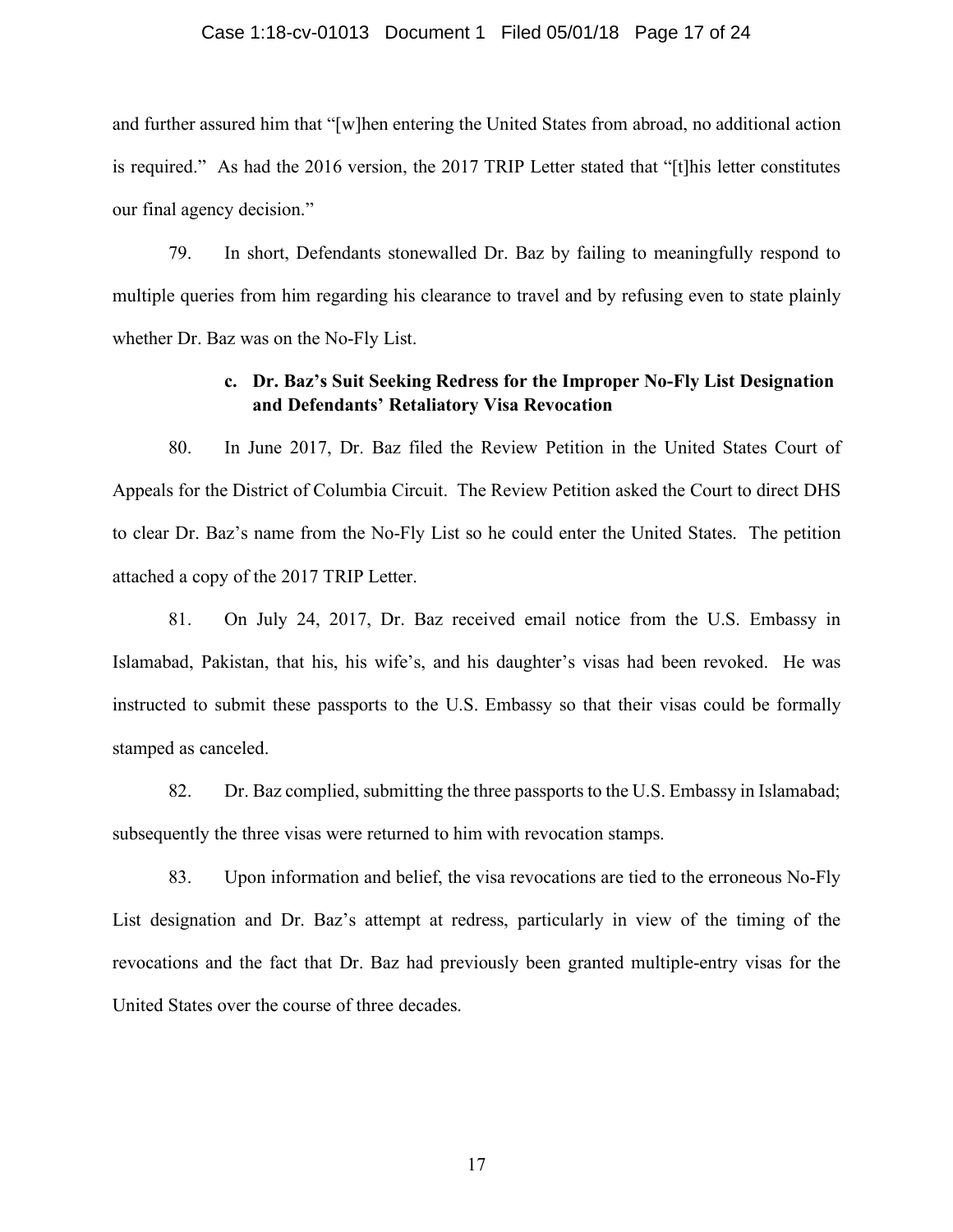### Case 1:18-cv-01013 Document 1 Filed 05/01/18 Page 18 of 24

84. Upon information and belief, neither the U.S. Embassy in Islamabad nor any other U.S. government entity will issue Dr. Baz a new visa to the United States until Dr. Baz's name is removed from the Watch and No-Fly Lists.

85. Dr. Baz's, his wife's, and his daughter's Pakistani passports now bear a prominent "revoked" stamp on the U.S. visa pages. The stamp has caused Dr. Baz great stigma, resulted in additional unwarranted security screenings, and led to considerable delay in subsequent trips abroad.

86. In October 2017, Dr. Baz flew to Mexico with a group of physicians. Because of his revoked U.S. visa, Dr. Baz provoked the suspicion of airport personnel and Dr. Baz's colleagues. In November 2017, Dr. Baz flew with this group of physicians from Mexico City to San José, Costa Rica, but upon arrival in San José, Dr. Baz was not allowed to enter the country and was forced to return alone to Mexico. These events embarrassed and stigmatized Dr. Baz.

87. In August 2017, the government moved to dismiss Dr. Baz's petition, citing *Ege v. DHS*, 784 F.3d 791 (D.C. Cir. 2015), where the Court of Appeals held that it lacked jurisdiction under 49 U.S.C. 46110 to order TSC to remove a name from the No-Fly List. In light of the government's motion, Dr. Baz withdrew his petition in order to file the instant complaint.

### **CAUSES OF ACTION**

# **FIRST CAUSE OF ACTION UNLAWFUL AGENCY ACTION IN VIOLATION OF THE ADMINISTRATIVE PROCEDURE ACT (5 U.S.C. § 701,** *et seq.***), 49 U.S.C. § 44903, AND 49 U.S.C. § 44926**

88. Dr. Baz repeats and incorporates by reference each allegation contained in the preceding paragraphs as if fully set forth herein.

89. Dr. Baz has developed and hopes to continue to develop significant voluntary connections with the United States.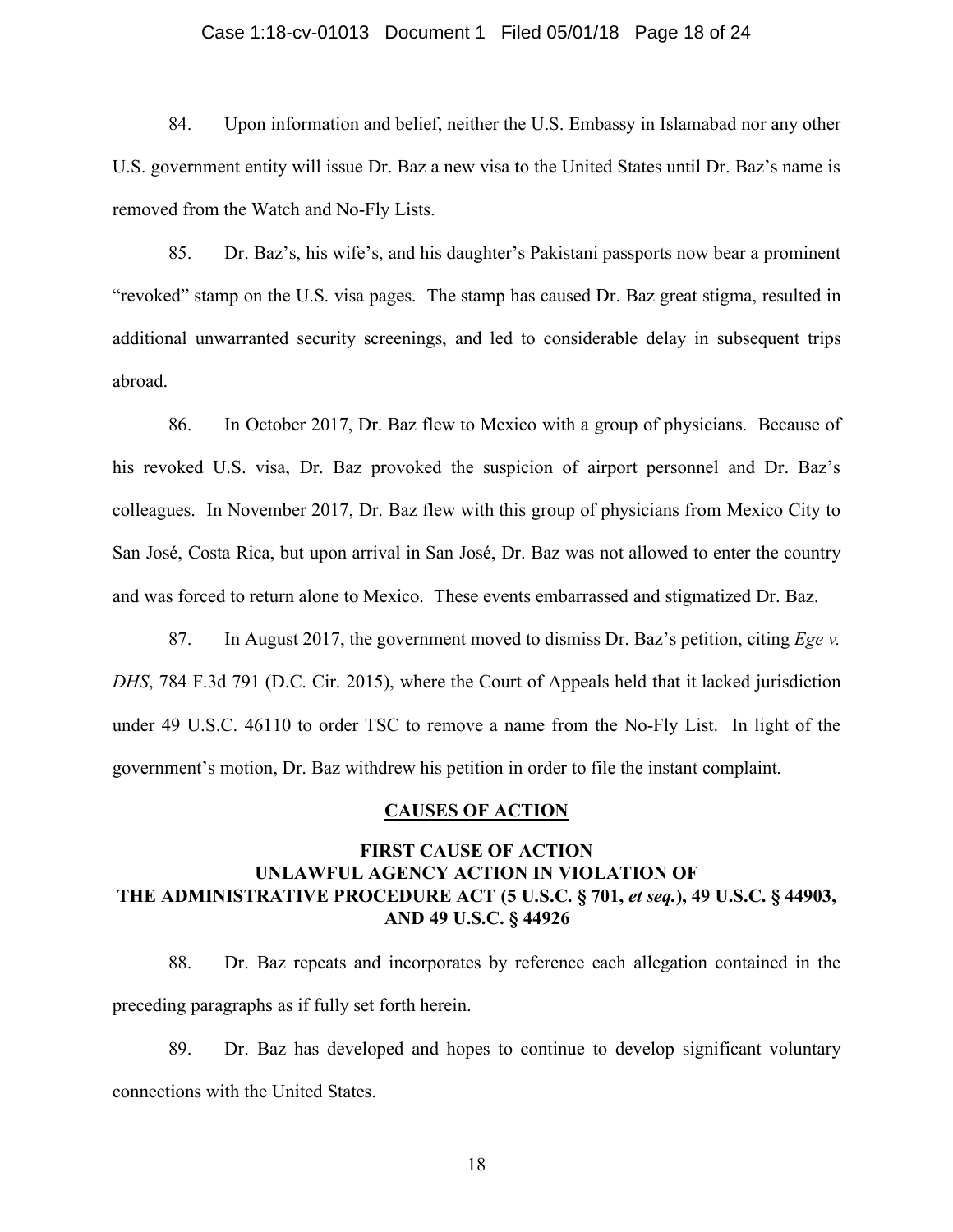### Case 1:18-cv-01013 Document 1 Filed 05/01/18 Page 19 of 24

90. The APA prohibits federal agency action that is arbitrary, capricious, unconstitutional, or contrary to statute.  $5 \text{ U.S.C.} \$   $706(2)(\text{A})-(\text{C})$ .

91. Defendants have no rational basis to suspect Dr. Baz of being a threat to aviation or U.S. national security. Dr. Baz has never engaged in terrorist activity or in any way supported or endorsed terrorist activity. By placing Dr. Baz on the Watch and No-Fly Lists, TSC has acted arbitrarily and capriciously, thereby violating the APA.

92. Further, Defendant federal agencies have failed to implement coherent and legally sufficient policies for reviewing and correcting mistaken designations on the Watch and No-Fly Lists.

93. This failure contravenes Congress's directive to Defendant federal agencies to "establish a procedure to enable airline passengers, who are delayed or prohibited from boarding a flight because the advanced passenger prescreening system determined that they might pose a security threat, to appeal such determination and correct information contained in the system" and to provide a "timely and fair process for individuals identified as a threat . . . to appeal to the [TSA] the determination and correct any erroneous information." *See* 49 U.S.C. § 44903(j)(2)(C)(iii)(I); 49 U.S.C. § 44903(j)(2)(G)(i).

94. Defendant federal agencies have also failed to fulfill Congress's directive to "establish a timely and fair process for individuals who believe they have been delayed or prohibited from boarding a commercial aircraft because they were wrongly identified as a threat under the regimes utilized by the Transportation Security Administration, United States Customs and Border Protection, or any other office or component of the Department of Homeland Security." *See* 49 U.S.C. § 44926(a).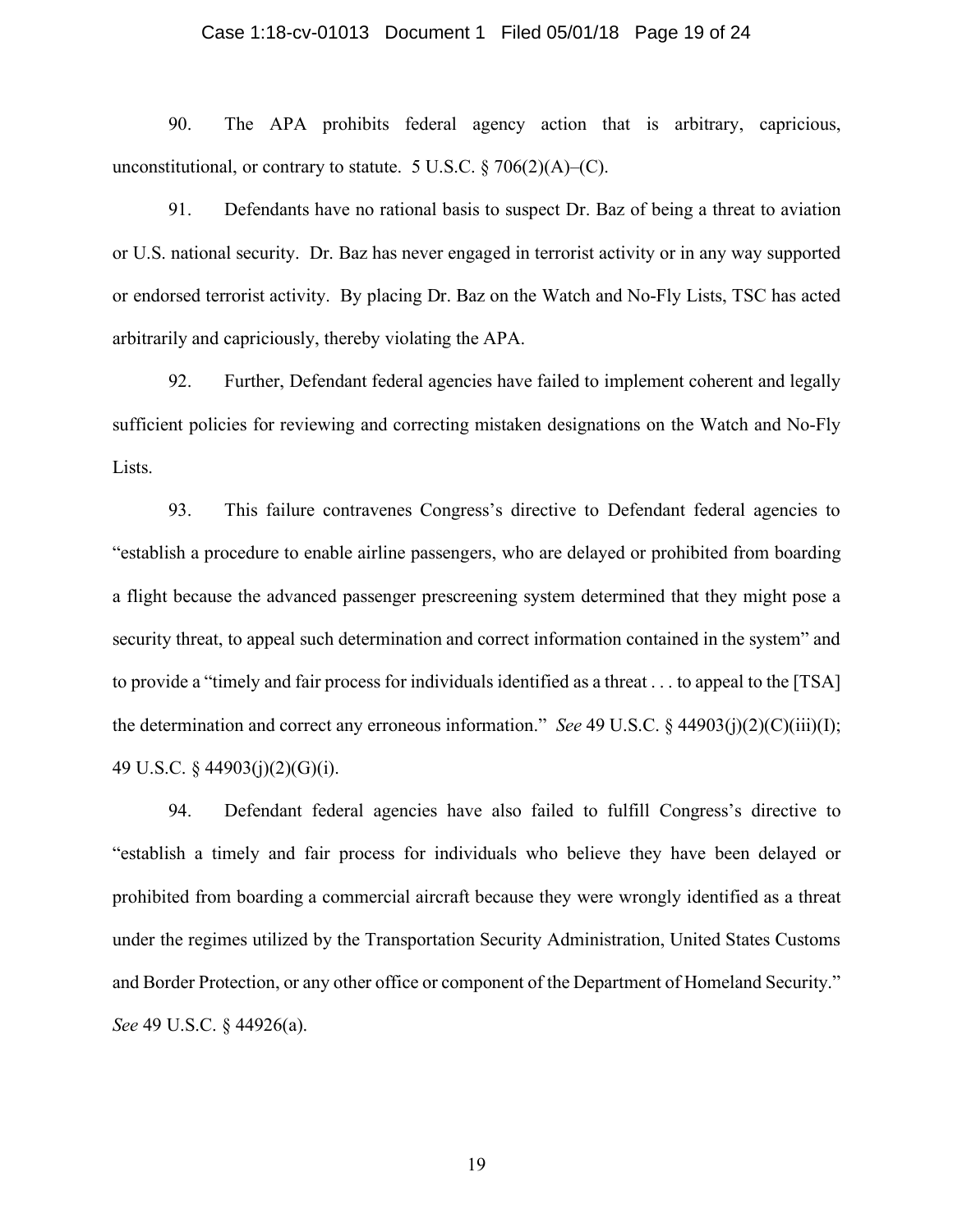### Case 1:18-cv-01013 Document 1 Filed 05/01/18 Page 20 of 24

95. In implementing Congress's directive to establish a redress procedure, moreover, Defendant federal agencies have granted the full benefits and protections of revised DHS TRIP procedures to U.S. citizens and LPRs only. Defendant federal agencies have thus ignored the plain meaning of the statutes requiring them to establish a timely and fair redress process for all individuals identified as a threat. By misinterpreting the statutes and by denying Dr. Baz the full benefits and protections of revised DHS TRIP procedures, Defendant federal agencies have acted arbitrarily, capriciously, and contrary to statute, thereby violating the APA.

96. Defendants' statutory violations have harmed and continue to harm Dr. Baz by barring him from traveling to the United States, by barring him from traveling through U.S. airspace, and by unjustly stigmatizing him.

## **SECOND CAUSE OF ACTION FIFTH AMENDMENT – DEPRIVATION OF PROCEDURAL DUE PROCESS RIGHTS**

97. Dr. Baz repeats and incorporates by reference each allegation contained in the preceding paragraphs as if fully set forth herein.

98. Dr. Baz has developed and hopes to continue to develop significant voluntary connections with the United States.

99. The Due Process Clause of the Fifth Amendment prohibits the federal government from depriving individuals, including non-citizens who have significant voluntary connections with the United States, of their fundamental rights and liberties without due process of law.

100. Defendants' placing Dr. Baz on the Watch and No-Fly Lists infringes on Dr. Baz's procedural due process rights. Dr. Baz has a liberty interest not to arbitrarily be denied the ability to travel with a valid U.S. visa through U.S. airspace and into the United States. He also has the right to be free from unfounded governmental stigmatization as a suspected terrorist.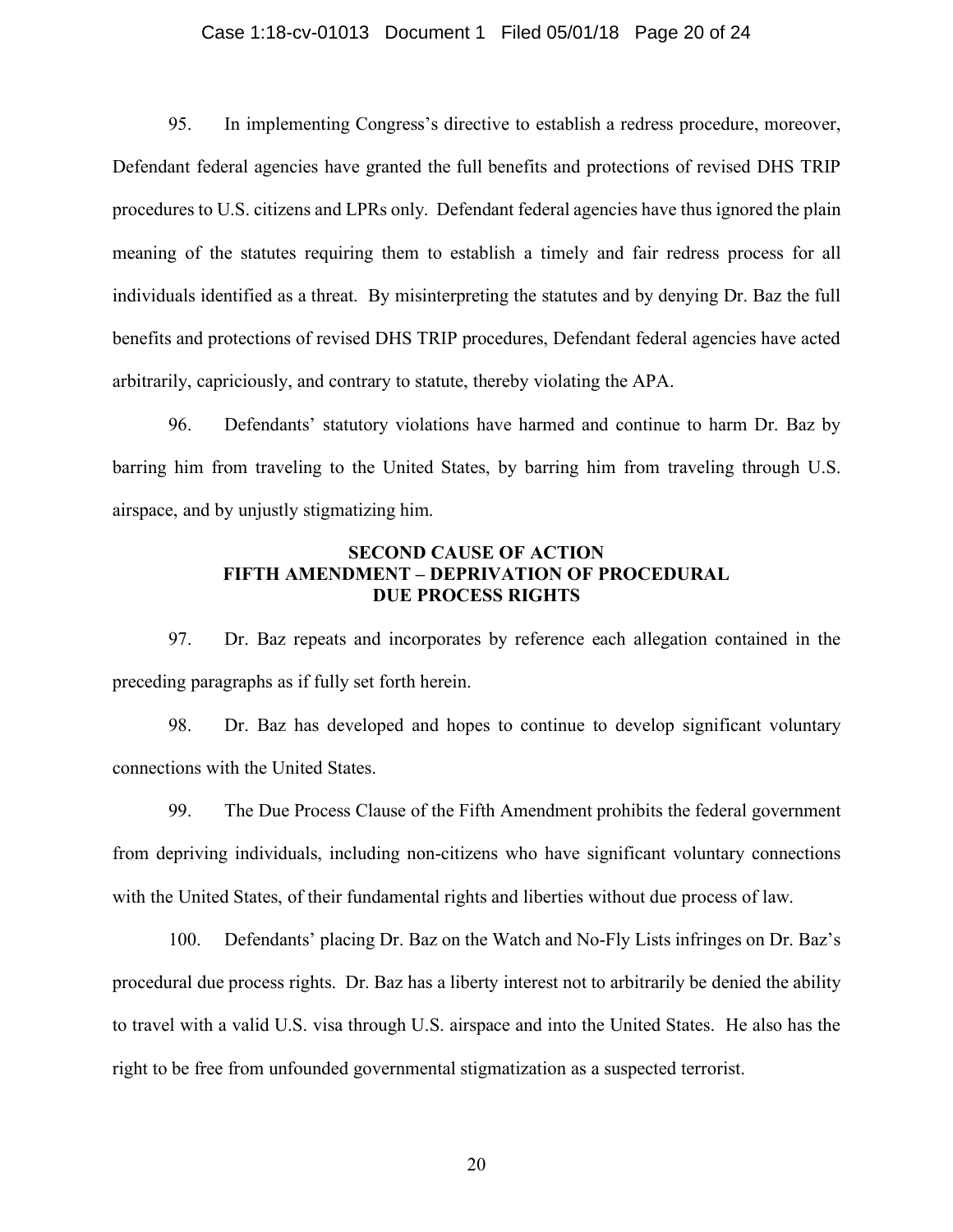### Case 1:18-cv-01013 Document 1 Filed 05/01/18 Page 21 of 24

101. As such, the Fifth Amendment vests Dr. Baz with procedural due process rights that include the right to notice as to whether he is on the No-Fly List and also a meaningful opportunity to challenge the bases for his apparent inclusion on the No-Fly List. Defendants have given Dr. Baz neither notice nor an opportunity to contest his apparent inclusion.

102. The burden on the government to provide notice of Dr. Baz's inclusion on the No-Fly List and a procedural mechanism to dispute such inclusion would be minimal. Indeed, revised DHS TRIP redress procedures already require the government to provide U.S. citizens and LPRs notice of their inclusion on the No-Fly List, to present reasons for inclusion, and to offer the traveler an opportunity to submit a written response. Dr. Baz was denied the benefit of all these procedural safeguards.

103. Accordingly, Defendants violated Dr. Baz's procedural due process guarantees under the Fifth Amendment, injured his reputation, and caused other damages.

## **THIRD CAUSE OF ACTION FIFTH AMENDMENT – DEPRIVATION OF SUBSTANTIVE DUE PROCESS RIGHTS**

104. Dr. Baz repeats and incorporates by reference each allegation contained in the preceding paragraphs as if fully set forth herein.

105. Dr. Baz has developed and hopes to continue to develop significant voluntary connections with the United States.

106. The Due Process Clause of the Fifth Amendment prohibits the federal government from depriving individuals, including non-citizens who have significant voluntary connections with the United States, of their fundamental rights and liberties without due process of law.

107. Dr. Baz's fundamental rights include the right not to be arbitrarily deprived of his freedom to travel to, from, and within the United States, as well as over U.S. air space.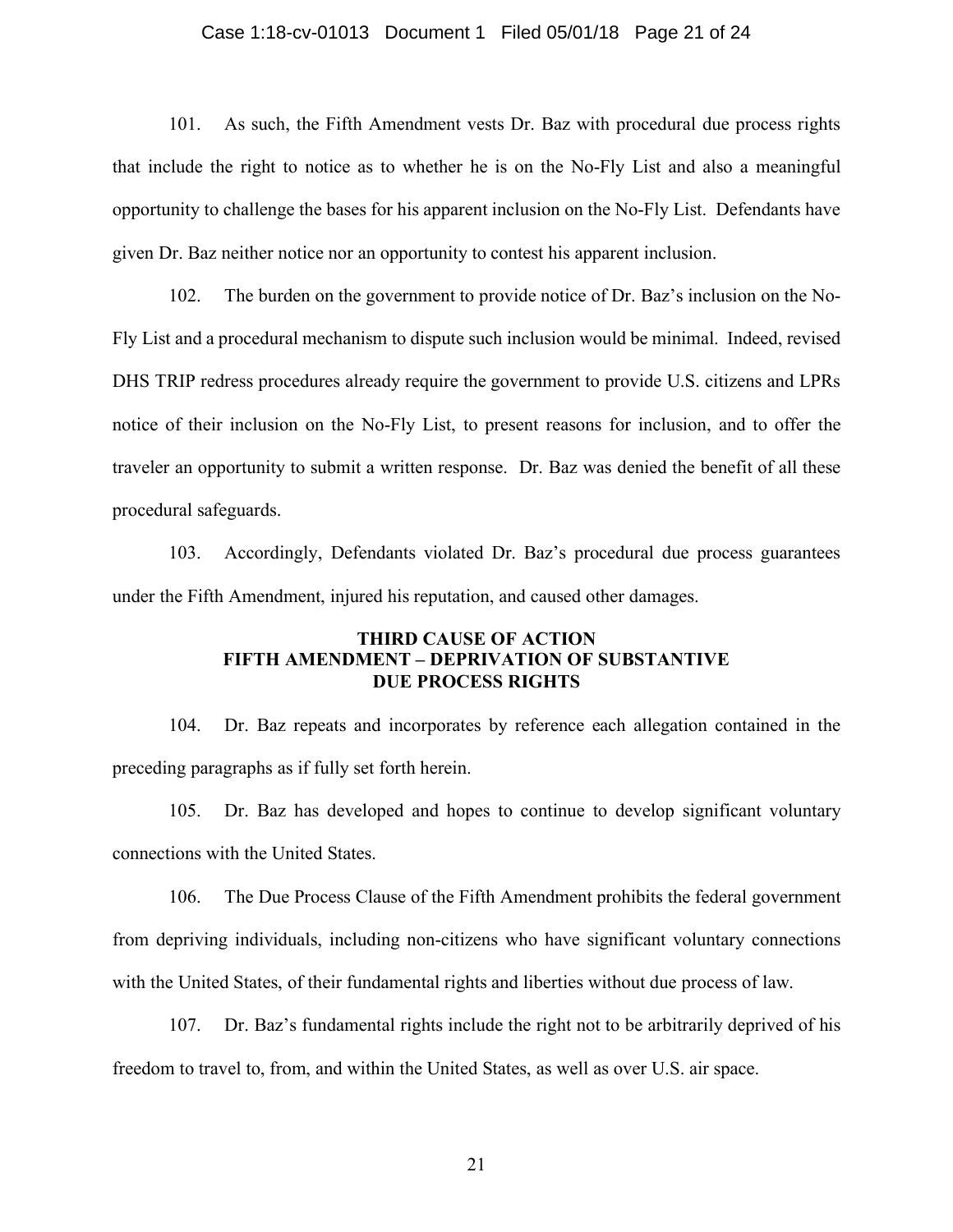### Case 1:18-cv-01013 Document 1 Filed 05/01/18 Page 22 of 24

108. Dr. Baz also has a fundamental right to be free from unfounded governmental stigmatization as an individual who is known or suspected to be associated with terrorist activity.

109. Defendants' placing Dr. Baz on the No-Fly List directly and substantially infringes on Dr. Baz's fundamental rights. Dr. Baz cannot transit through U.S. airspace as a result of the apparent No-Fly List designation. Dr. Baz also cannot fly to the United States to reside in his home, visit friends, attend medical conferences, or develop professional contacts. Dr. Baz will not be able to travel to the United States to see his son, an American citizen, after he moves to the United States to attend college, which he intends to do. Because Defendants also revoked Dr. Baz's visa, he is absolutely barred from entering the United States to enjoy these essential liberties. Moreover, as a prominent physician who is profoundly opposed to violence, Defendant's placement of Dr. Baz on the Watch and No-Fly Lists unjustly stigmatizes him and his reputation. Dr. Baz's Pakistani passport now bears a prominent revocation stamp over his U.S. visa, harming his personal and professional reputation and, when traveling abroad, causing him to be delayed and denied entry.

110. The Due Process clause forbids Defendants from infringing on Dr. Baz's fundamental rights unless the infringement is narrowly tailored to serve a compelling governmental interest. Placing Dr. Baz on the Watch and No-Fly Lists serves no governmental interest whatsoever. Dr. Baz is not a threat to national security interests or aviation. In fact, for nearly 40 years Dr. Baz has regularly flown to and stayed in the United States without incident.

111. Accordingly, Defendants violated Dr. Baz's substantive due process guarantees under the Fifth Amendment, injured his reputation, and caused other damages.

#### **PRAYER FOR RELIEF**

WHEREFORE, Plaintiff respectfully requests: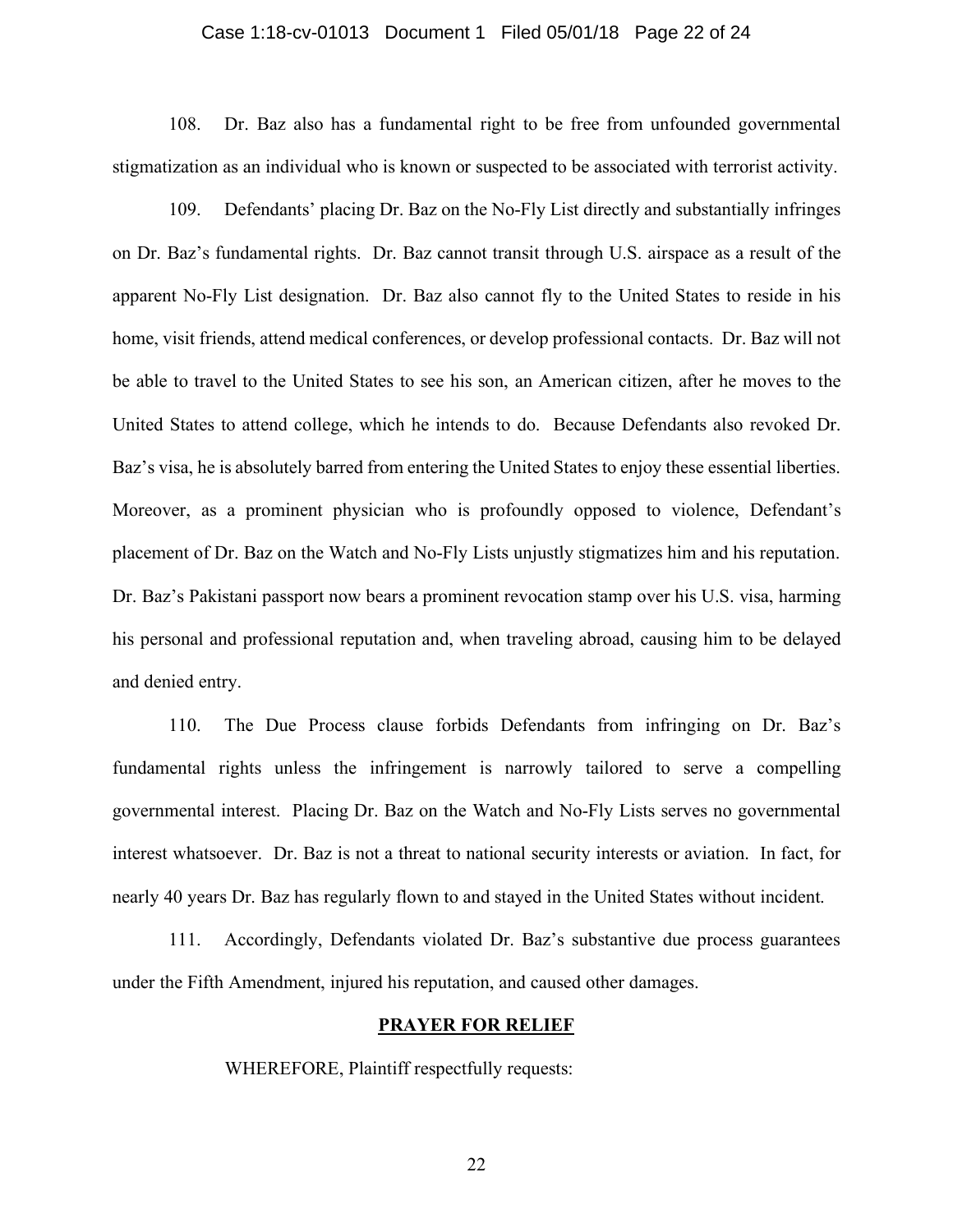### Case 1:18-cv-01013 Document 1 Filed 05/01/18 Page 23 of 24

1. A declaratory judgment that Defendants' policies, practices, and customs violate the Fifth Amendment to the U.S. Constitution, the APA, 49 U.S.C. § 44903, and 49 U.S.C. § 44926.

- 2. An injunction that requires Defendants to:
	- i. remedy the constitutional and statutory violations identified above, including the removal of Plaintiff from the Watch List, the No-Fly List, and any other database that prevents him flying to, from, and within the United States;
	- ii. confirm Plaintiff is on the Watch and the No-Fly Lists and provide Plaintiff with a legal mechanism that affords him notice of the reasons for his placement on the Watch and No-Fly Lists and a meaningful opportunity to contest his continued inclusion on the Watch and No-Fly Lists; and
	- iii. provide a declaration that Plaintiff is no longer on the Watch and No-Fly Lists and will not be placed back on these lists based on currently available information.
- 3. An award of attorneys' fees, costs, and expenses of all litigation, pursuant to 28 U.S.C. § 2412; and
	- 4. Such other and further relief as the Court may deem just and proper.